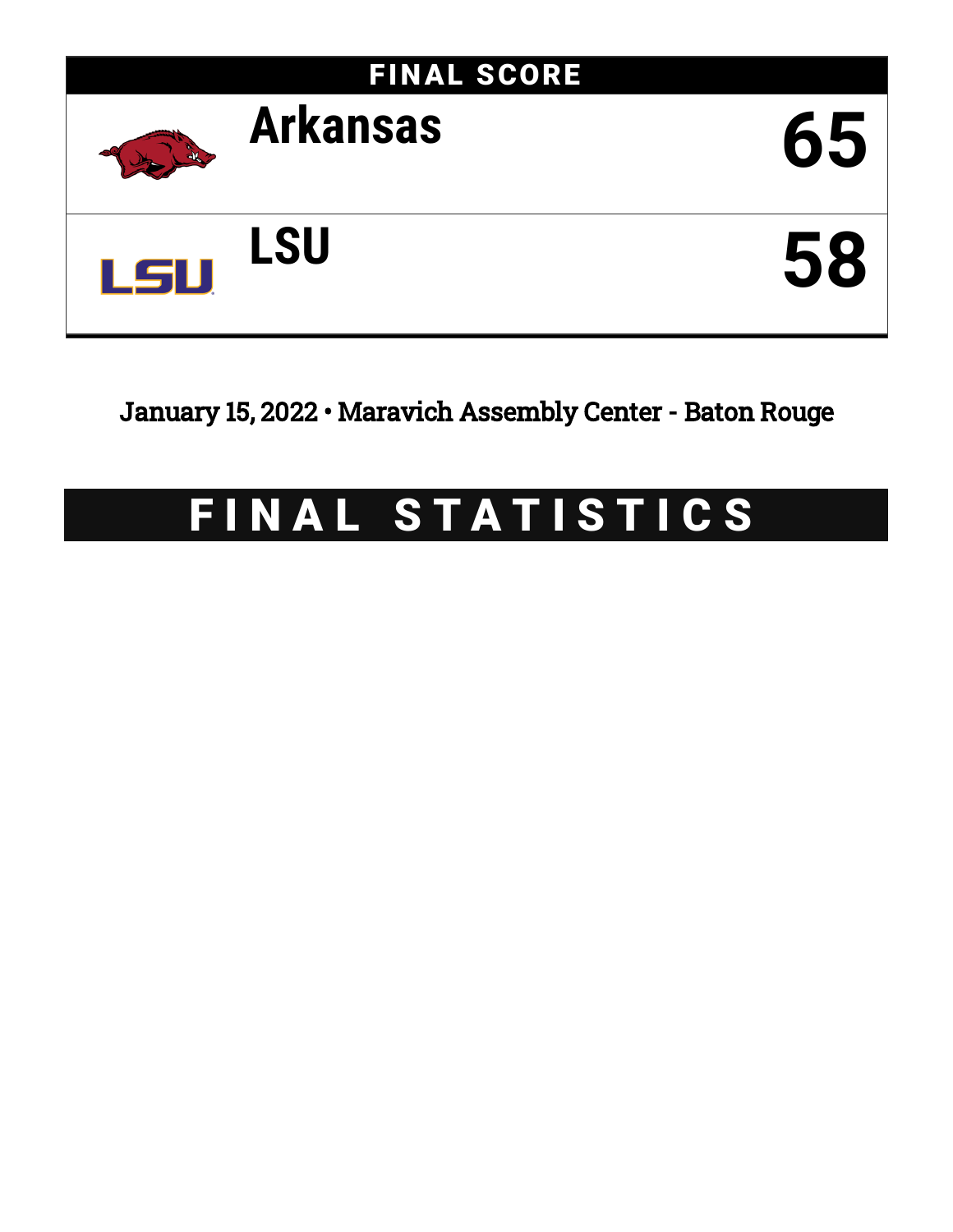### **Official Box Score Arkansas vs LSU Game Totals -- Final Statistics January 15, 2022 at Maravich Assembly Center - Baton Rouge**



# **Arkansas 65**

| No. | Plaver                  | S  | <b>Pts</b> | FG       | 3FG      | FT      | 0R | DR | TR | PF | A        | TO       | <b>B</b> lk  | Stl          | Min        | $+/-$          |
|-----|-------------------------|----|------------|----------|----------|---------|----|----|----|----|----------|----------|--------------|--------------|------------|----------------|
| 00  | UMUDE, STANLEY          | G  | 8          | $2 - 4$  | $1 - 2$  | $3 - 4$ |    | 5  | 6  | 2  | 0        | 3        | 0            | 0            | 24         | 6              |
| 01  | NOTAE, JD               | G  | 19         | $7 - 13$ | $2-6$    | $3 - 4$ |    | 2  | 3  | 4  | 4        | 3        | 0            |              | 27         | 18             |
| 03  | <b>WADE, TREY</b>       | F. | 2          | $1 - 2$  | $0 - 0$  | $0 - 0$ | 2  | 0  | 2  |    | 0        | 0        | $\Omega$     |              | 20         | $-12$          |
| 05  | TONEY, AU'DIESE         | G  | 12         | $4 - 8$  | $0 - 1$  | $4-6$   | 2  | 2  | 4  | 1  | 0        | 4        |              |              | 39         | $\overline{4}$ |
| 10  | <b>WILLIAMS, JAYLIN</b> |    | 11         | $4 - 7$  | $1 - 2$  | $2 - 2$ |    | 12 | 13 | 3  |          | 0        |              | 3            | 34         | 9              |
| 02  | <b>ROBINSON, KHALEN</b> | G  | $\Omega$   | $0 - 0$  | $0 - 0$  | $0 - 0$ | 0  | 0  | 0  | 0  | 0        |          | 0            | 0            | 1          | $\mathbf{0}$   |
| 04  | DAVIS, DAVONTE          | G  |            | $3-9$    | 1-3      | $0 - 0$ | 4  | 4  | 8  | 3  | 3        | 5        | 0            |              | 33         | 7              |
| 11  | LYKES, CHRIS            | G  | 6          | $2 - 11$ | $0 - 3$  | $2 - 2$ | 0  |    |    | 4  | 0        |          | $\mathbf{0}$ | $\mathbf{0}$ | 21         | 1              |
| 23  | VANOVER, CONNOR         | F. | $\Omega$   | $0 - 1$  | $0 - 0$  | $0 - 0$ | 0  | 0  | 0  | 0  | $\Omega$ | $\Omega$ | $\Omega$     | 0            | 1          | 2              |
|     | TEAM                    |    |            |          |          |         | 2  | 2  | 4  | 0  |          | 2        |              |              |            |                |
|     | <b>TOTALS</b>           |    |            | 65 23-55 | $5 - 17$ | 14-18   | 13 | 28 | 41 | 18 | 8        | 19       | 2            |              | <b>200</b> |                |

| Game                                | 23-55     | 41.8% | $5-17$ | 29.4% | 14-18    | 77.8% |              |
|-------------------------------------|-----------|-------|--------|-------|----------|-------|--------------|
| 2nd Half                            | $12 - 28$ | 43%   | $5-9$  | 56%   | $5 - 8$  | 63%   | Larg<br>Tech |
| 1st Half                            | 11-27     | 41%   | 0-8    | 00%   | $9 - 10$ | 90%   | Bigg         |
| <b>Shooting By Period</b><br>Period | FG        | FG%   | 3FG    | 3FG%  | FT       | FT%   | Deac<br>Last |

*Deadball Rebounds:* 2,0 *Last FG:* 2nd-00:22 *Biggest Run:* 10-0 *Largest lead:* By 7 at 2nd-00:11 *Technical Fouls:* None.

# **LSU 58**

| No. | Plaver                   | S  | Pts           | FG       | 3FG     | FT        | OR             | DR | TR | PF            | A        | TO | Blk          | Stl      | Min  | $+/-$        |
|-----|--------------------------|----|---------------|----------|---------|-----------|----------------|----|----|---------------|----------|----|--------------|----------|------|--------------|
| 00  | MURRAY, BRANDON          | G  | 2             | $1 - 5$  | $0 - 3$ | $0 - 0$   | 0              |    |    | 5             | 2        | 3  | 0            | 0        | 20   | $-5$         |
| 02  | <b>GAINES, ERIC</b>      | G  | 14            | $6 - 14$ | 1-4     | $1 - 4$   | 3              | 3  | 6  | 3             | 4        | 4  | $\mathbf{0}$ | 4        | 37   | -9           |
| 04  | DAYS, DARIUS             | F  | 3             | 1-8      | $0 - 3$ | $1-2$     | 1              | 3  | 4  | 5             | 2        | 2  | 1            | 3        | 30   | 4            |
| 05  | WILKINSON, MWANI         | F. | $\mathcal{P}$ | $0 - 1$  | $0 - 0$ | $2 - 2$   | 0              |    |    | 1             | $\Omega$ | 1  | 2            |          | 24   | -6           |
| 15  | <b>REID, EFTON</b>       |    |               | $3-6$    | 1-2     | $0 - 0$   | 0              | 2  | 2  | 2             | $\Omega$ | 2  | 0            | 0        | 15   | -3           |
| 03  | FUDGE, ALEX              |    | 13            | $5-6$    | $2 - 2$ | $1 - 2$   |                | 3  | 4  |               | $\Omega$ | 0  |              | 2        | 23   | -5           |
| 11  | <b>WILLIAMS, JUSTICE</b> | G  | 4             | $1 - 5$  | $0 - 1$ | $2 - 2$   | 0              | 2  | 2  | 2             |          | 0  | 0            |          | 17   | $\mathbf{0}$ |
| 13  | <b>EASON, TARI</b>       | F. | 13            | $4 - 8$  | $1 - 3$ | $4 - 5$   | $\overline{2}$ | 2  | 4  | $\mathcal{P}$ | 2        | 3  | $\Omega$     | 3        | 26   | $-11$        |
| 24  | O'NEAL, SHAREEF          | F  | 0             | $0 - 2$  | $0 - 1$ | $0 - 0$   | 0              | 3  | 3  | 0             | $\Omega$ |    | $\Omega$     | $\Omega$ | 8    | $\mathbf{0}$ |
|     | <b>TEAM</b>              |    |               |          |         |           | 4              | 0  | 4  | 0             |          | 0  |              |          |      |              |
|     | <b>TOTALS</b>            |    | 58.           | 21-55    | $5-19$  | $11 - 17$ | 11             | 20 | 31 | 21            | 11       | 16 | 4            | 14       | -200 |              |

| Game                                | $21 - 55$ | 38.2% | $5-19$ | 26.3% | $11 - 17$ | 64.7% |  |
|-------------------------------------|-----------|-------|--------|-------|-----------|-------|--|
| 2nd Half                            | $8 - 25$  | 32%   | $2-9$  | 22%   | 7-11      | 64%   |  |
| 1st Half                            | 13-30     | 43%   | $3-10$ | 30%   | 4-6       | 67%   |  |
| <b>Shooting By Period</b><br>Period | FG        | FG%   | 3FG    | 3FG%  | FT        | FT%   |  |

*Deadball Rebounds:* 1,1 *Last FG:* 2nd-02:16 *Biggest Run:* 7-0 *Largest lead:* By 8 at 2nd-09:01 *Technical Fouls:* None.

| Game Notes:                                                        | <b>Score</b>                             | 1st | 2nd             | тот | <b>Points</b>     | <b>ARK</b>     | <b>LSU</b>     |
|--------------------------------------------------------------------|------------------------------------------|-----|-----------------|-----|-------------------|----------------|----------------|
| Officials: Tony Greene, Mike Nance, Rob Rorke<br>Attendance: 12734 | ARK                                      | 31  | 34              | 65  | In the Paint      | 30             | 28             |
|                                                                    | LSU                                      | 33  | 25              | 58  | Off Turns         | 20             | 13             |
| Start Time: 02:06 PM ET                                            |                                          |     |                 |     | 2nd Chance        | 13             | 10             |
| End Time: 04:23 PM ET<br>Game Duration: 2:16                       | ARK led for 6:45. LSU led for 28:32.     |     |                 |     | <b>Fast Break</b> | 10             |                |
| Conference Game:                                                   | Game was tied for 4:40.<br>Times tied: 9 |     | Lead Changes: 7 |     | Bench             | 13             | 30             |
|                                                                    |                                          |     |                 |     | Per Poss          | 0.956<br>30/68 | 0.841<br>27/69 |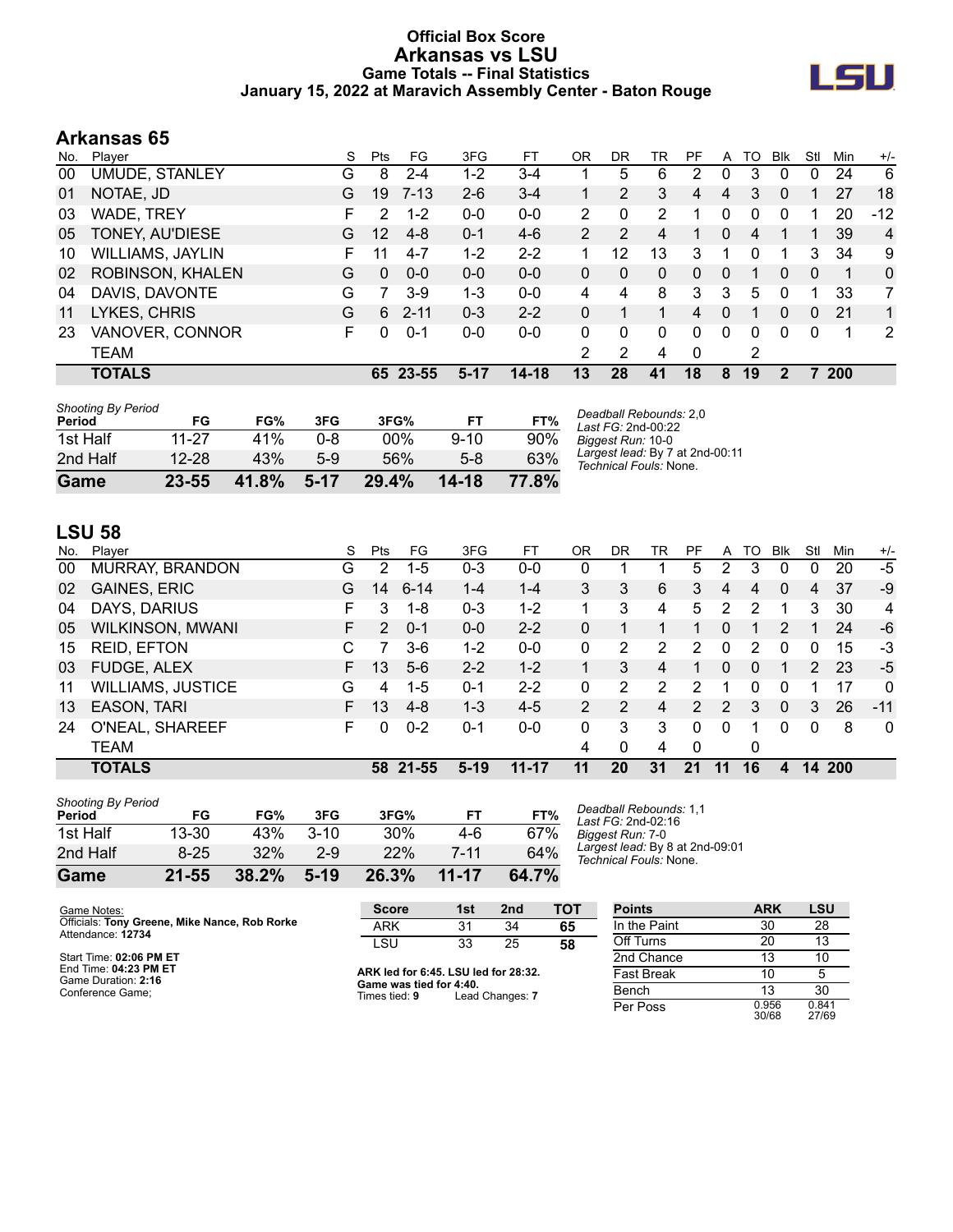#### **Official Box Score Arkansas vs LSU First Half Statistics Only January 15, 2022 at Maravich Assembly Center - Baton Rouge**



# **Arkansas 31**

| No. | Plaver                  | S  | <b>Pts</b>    | <b>FG</b> | 3FG     | <b>FT</b> | <b>OR</b> | <b>DR</b> | <b>TR</b>      | PF            | A        | TO       | <b>B</b> lk | Stl          | Min          | $+/-$        |
|-----|-------------------------|----|---------------|-----------|---------|-----------|-----------|-----------|----------------|---------------|----------|----------|-------------|--------------|--------------|--------------|
| 00  | UMUDE, STANLEY          | G  | 3             | $0 - 2$   | 0-1     | $3 - 4$   | 0         | 3         | 3              |               | 0        | 3        | 0           | 0            | 11           | -6           |
| 01  | NOTAE, JD               | G  | 9             | $3-6$     | $0 - 2$ | $3 - 3$   |           |           | 2              | 2             |          | 2        | $\Omega$    | $\mathbf{0}$ | 13           | 1            |
| 03  | WADE, TREY              | F  | 0             | $0 - 0$   | $0 - 0$ | $0 - 0$   |           | 0         |                | 0             | 0        | 0        | 0           |              | 12           | $-11$        |
| 05  | TONEY, AU'DIESE         | G  | 6             | $3 - 4$   | $0 - 0$ | $0 - 0$   |           |           | $\overline{2}$ | 1             | 0        | 3        |             | 0            | 19           | $-2$         |
| 10  | <b>WILLIAMS, JAYLIN</b> | F  | 5             | $2 - 2$   | $0 - 0$ | $1 - 1$   | 0         | 4         | 4              | 2             | 0        | 0        |             |              | 14           | 0            |
| 02  | <b>ROBINSON, KHALEN</b> | G  | 0             | $0 - 0$   | $0 - 0$ | $0 - 0$   | 0         | 0         | $\mathbf{0}$   | 0             | 0        | 0        | 0           | 0            | $\mathbf{0}$ | $\mathbf{0}$ |
| 04  | DAVIS, DAVONTE          | G  | $\mathcal{P}$ | $1 - 4$   | $0 - 2$ | $0 - 0$   | 3         | 2         | 5              |               | 2        | 2        | 0           |              | 16           | 1            |
| 11  | LYKES, CHRIS            | G  | 6             | $2 - 8$   | $0 - 3$ | $2 - 2$   | 0         |           |                | $\mathcal{P}$ | 0        | 0        | $\Omega$    | 0            | 15           | 5            |
| 23  | VANOVER, CONNOR         | F. | 0             | $0 - 1$   | $0 - 0$ | $0 - 0$   | 0         | 0         | 0              | $\Omega$      | $\Omega$ | $\Omega$ | $\Omega$    | $\Omega$     | 1            | 2            |
|     | <b>TEAM</b>             |    |               |           |         |           |           | 1         | 2              | 0             |          | 0        |             |              |              |              |
|     | <b>TOTALS</b>           |    | 31            | $11 - 27$ | $0 - 8$ | $9 - 10$  |           | 13        | 20             | 9             | 3        | 10       |             | 3            | 100          |              |

| <b>Shooting By Period</b><br>Period | FG        | FG%   | 3FG      | 3FG%  |          | FT%   | Deadball Rebounds: 2,0<br>Last FG Half: ARK 2nd-00:22 |
|-------------------------------------|-----------|-------|----------|-------|----------|-------|-------------------------------------------------------|
| 1st Half                            | 11-27     | 41%   | በ-ጸ      | 00%   | $9 - 10$ | 90%   |                                                       |
| Game                                | $23 - 55$ | 41.8% | $5 - 17$ | 29.4% | 14-18    | 77.8% |                                                       |

# **LSU 33**

| No. | Plaver                   | S. | <b>Pts</b> | FG        | 3FG      | <b>FT</b> | <b>OR</b> | <b>DR</b> | TR | PF                    | A | TO       | <b>B</b> lk | Stl      | Min | $+/-$          |
|-----|--------------------------|----|------------|-----------|----------|-----------|-----------|-----------|----|-----------------------|---|----------|-------------|----------|-----|----------------|
| 00  | MURRAY, BRANDON          | G  | 2          | $1 - 3$   | $0 - 2$  | $0 - 0$   | 0         | 0         | 0  | 3                     |   |          | 0           | 0        | 10  | 4              |
| 02  | <b>GAINES, ERIC</b>      | G  | 7          | $3 - 7$   | $0 - 1$  | $1 - 2$   | 2         |           | 3  | 0                     | 3 | 1        | 0           | 2        | 19  | $\overline{2}$ |
| 04  | DAYS, DARIUS             | F  | $\Omega$   | $0 - 4$   | $0 - 1$  | $0-0$     | 1         | 2         | 3  | 2                     |   |          | 0           | 2        | 15  | 7              |
| 05  | <b>WILKINSON, MWANI</b>  | F. | 0          | $0 - 1$   | $0 - 0$  | $0 - 0$   | 0         |           |    | 0                     | 0 | 0        |             |          | 12  | 2              |
| 15  | <b>REID, EFTON</b>       | С  | 4          | $2 - 3$   | $0 - 1$  | $0-0$     | 0         |           |    | $\mathbf{2}^{\prime}$ | 0 | 2        | 0           | 0        | 5   | -1             |
| 03  | FUDGE, ALEX              | F  | 9          | $3 - 3$   | $2 - 2$  | $1 - 2$   | 0         | 0         | 0  |                       | 0 | $\Omega$ |             | 0        | 10  | $-4$           |
| 11  | <b>WILLIAMS, JUSTICE</b> | G  | 4          | $1 - 3$   | $0 - 1$  | $2 - 2$   | $\Omega$  |           |    | 2                     |   | 0        | 0           | 0        | 10  | 0              |
| 13  | <b>EASON, TARI</b>       | F  |            | $3 - 4$   | $1 - 1$  | $0 - 0$   |           | 0         |    | $\mathcal{P}$         | 2 | 1        | 0           | 2        | 12  | $\Omega$       |
| 24  | O'NEAL, SHAREEF          | F  | 0          | $0 - 2$   | $0 - 1$  | $0 - 0$   | 0         | 3         | 3  | 0                     | 0 | 1        | 0           | $\Omega$ | 8   | $\mathbf 0$    |
|     | <b>TEAM</b>              |    |            |           |          |           | 2         | 0         | 2  | $\Omega$              |   | 0        |             |          |     |                |
|     | <b>TOTALS</b>            |    | 33         | $13 - 30$ | $3 - 10$ | $4-6$     | 6         | 9         | 15 | 12                    | 8 |          | 2           |          | 100 |                |

| <b>Shooting By Period</b><br>Period | FG        | FG%   | 3FG      | 3FG%  |           | FT%   |
|-------------------------------------|-----------|-------|----------|-------|-----------|-------|
| 1st Half                            | 13-30     | 43%   | $3 - 10$ | 30%   | 4-6       | 67%   |
| Game                                | $21 - 55$ | 38.2% | $5-19$   | 26.3% | $11 - 17$ | 64.7% |

*Deadball Rebounds:* 1,1 *Last FG Half:* LSU 2nd-02:16

| Game Notes:                                                        | <b>Score</b> | 1st | 2 <sub>nd</sub> | <b>TOT</b> | <b>Points (This Period)</b> | ARK            | LSU            |
|--------------------------------------------------------------------|--------------|-----|-----------------|------------|-----------------------------|----------------|----------------|
| Officials: Tony Greene, Mike Nance, Rob Rorke<br>Attendance: 12734 | <b>ARK</b>   | 31  | 34              | 65         | In the Paint                | 16             | 16             |
|                                                                    | LSU          | 33  | 25              | 58         | Off Turns                   | 13             |                |
| Start Time: 02:06 PM ET                                            |              |     |                 |            | 2nd Chance                  |                |                |
| End Time: 04:23 PM ET<br>Game Duration: 2:16                       |              |     |                 |            | <b>Fast Break</b>           |                |                |
| Conference Game:                                                   |              |     |                 |            | Bench                       |                | 20             |
|                                                                    |              |     |                 |            | Per Poss                    | 0.912<br>16/34 | 1.000<br>15/33 |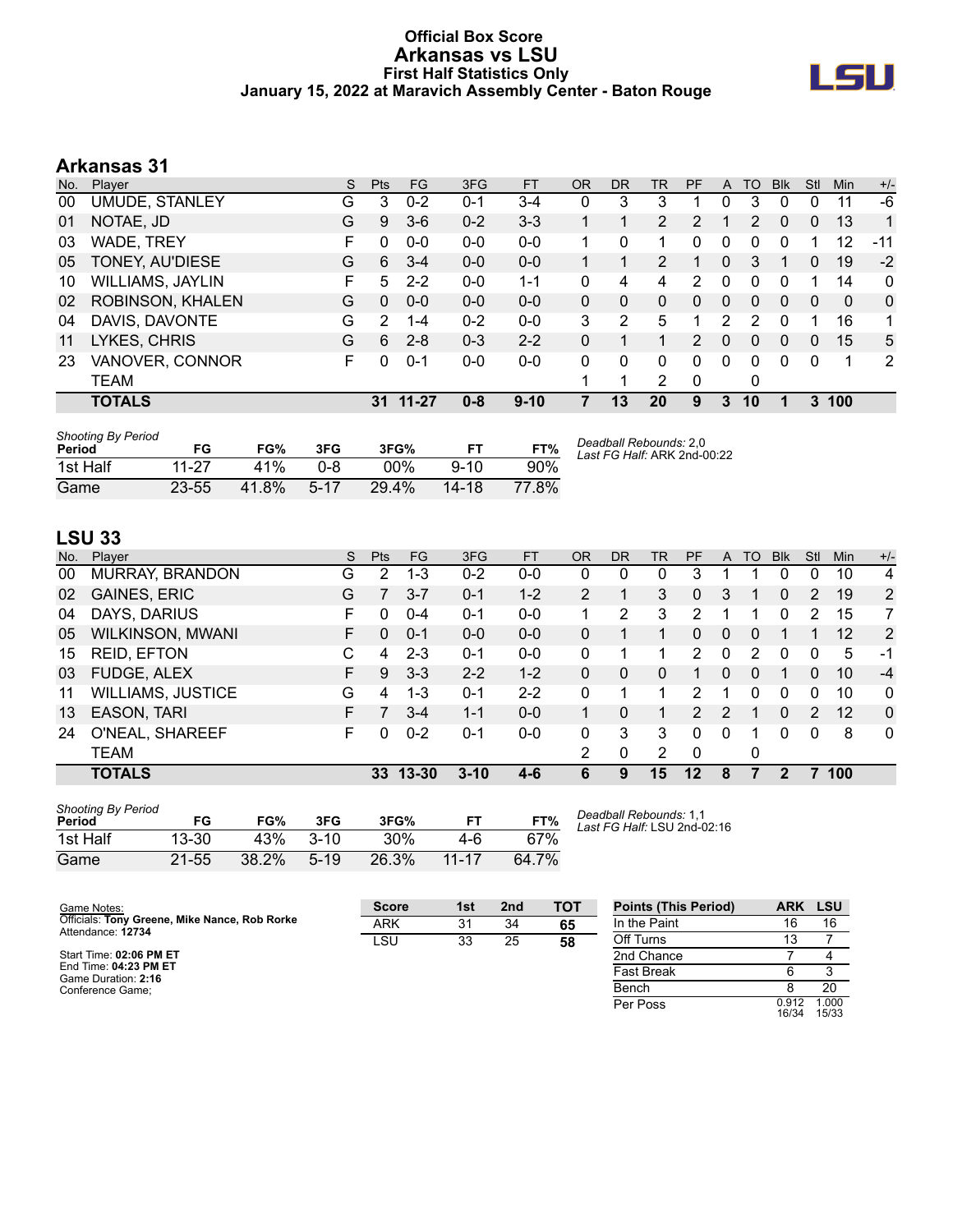#### **Official Play-By-Play Arkansas vs LSU First Half January 15, 2022 at Maravich Assembly Center - Baton Rouge**



#### **Period 1**

<mark>Starters :</mark><br>Arkansas: 0 UMUDE,STANLEY (G); 1 NOTAE,JD (G); 3 WADE,TREY (F); 5 TONEY,AU'DIESE (G); 10 WILLIAMS,JAYLIN (F);<br>LSU: 0 MURRAY,BRANDON (G); 2 GAINES,ERIC (G); 4 DAYS,DARIUS (F); 5 WILKINSON,MWANI (F); 15 REID,EFT

| Time           | <b>VISITORS: Arkansas</b>                      | <b>Score</b> | <b>Margin</b>  | <b>HOME: LSU</b>                                      |
|----------------|------------------------------------------------|--------------|----------------|-------------------------------------------------------|
| 19:37          |                                                | $2 - 0$      | H <sub>2</sub> | GOOD! JUMPER by REID, EFTON [PNT]                     |
| 19:37          |                                                |              |                | ASSIST by DAYS, DARIUS                                |
| 19:15          | MISSED LAYUP by NOTAE, JD                      |              |                |                                                       |
| 19:09          | REBOUND (OFF) by WADE, TREY                    |              |                |                                                       |
| 19:03          | MISSED JUMPER by UMUDE, STANLEY                |              |                |                                                       |
| 19:00          |                                                |              |                | REBOUND (DEF) by REID, EFTON                          |
| 18:40          |                                                |              |                | MISSED LAYUP by GAINES, ERIC                          |
| 18:37          | REBOUND (DEF) by WILLIAMS, JAYLIN              |              |                |                                                       |
| 18:31          | GOOD! LAYUP by TONEY, AU'DIESE                 | $2 - 2$      | T              |                                                       |
| 18:31          | ASSIST by NOTAE, JD                            |              |                |                                                       |
| 18:14<br>18:14 |                                                | $4 - 2$      | H <sub>2</sub> | GOOD! JUMPER by REID, EFTON<br>ASSIST by GAINES, ERIC |
| 18:01          | TURNOVER (BADPASS) by NOTAE, JD                |              |                |                                                       |
| 18:01          |                                                |              |                | STEAL by DAYS, DARIUS                                 |
| 17:48          |                                                | $6 - 2$      | H <sub>4</sub> | GOOD! JUMPER by MURRAY, BRANDON                       |
| 17:30          | TURNOVER (LOSTBALL) by TONEY, AU'DIESE         |              |                |                                                       |
| 17:30          |                                                |              |                | STEAL by WILKINSON, MWANI                             |
| 17:11          |                                                |              |                | MISSED 3PTR by REID, EFTON                            |
| 17:08          | REBOUND (DEF) by WILLIAMS, JAYLIN              |              |                |                                                       |
| 16:51          | TURNOVER (BADPASS) by UMUDE, STANLEY           |              |                |                                                       |
| 16:51          |                                                |              |                | STEAL by GAINES, ERIC                                 |
| 16:45          |                                                |              |                | MISSED LAYUP by GAINES, ERIC                          |
| 16:45          | BLOCK by TONEY, AU'DIESE                       |              |                |                                                       |
| 16:44          |                                                |              |                | REBOUND (OFF) by TEAM                                 |
| 16:44          | SUB OUT: UMUDE, STANLEY                        |              |                |                                                       |
| 16:44          | SUB IN: DAVIS, DAVONTE                         |              |                |                                                       |
| 16:32          |                                                |              |                | MISSED 3PTR by GAINES, ERIC                           |
| 16:29          | REBOUND (DEF) by NOTAE, JD                     |              |                |                                                       |
| 16:09          |                                                |              |                | FOUL (PERSONAL) by REID, EFTON                        |
| 16:09          |                                                |              |                | SUB OUT: REID, EFTON                                  |
| 16:09          |                                                |              |                | SUB IN: EASON, TARI                                   |
| 16:02          | MISSED 3PTR by DAVIS, DAVONTE                  |              |                |                                                       |
| 15:59          |                                                |              |                | REBOUND (DEF) by DAYS, DARIUS                         |
| 15:41          |                                                | $9-2$        | H 7            | GOOD! 3PTR by EASON, TARI                             |
| 15:41          |                                                |              |                | ASSIST by GAINES, ERIC                                |
| 15:32<br>15:32 | TIMEOUT 30SEC                                  |              |                |                                                       |
| 15:32          |                                                |              |                | SUB OUT: GAINES, ERIC<br>SUB OUT: WILKINSON, MWANI    |
| 15:32          |                                                |              |                | SUB IN: FUDGE, ALEX                                   |
| 15:32          |                                                |              |                | SUB IN: WILLIAMS, JUSTICE                             |
| 15:25          |                                                |              |                | FOUL (PERSONAL) by MURRAY, BRANDON                    |
| 15:23          | TURNOVER (OUTOFBOUNDS) by TONEY, AU'DIESE      |              |                |                                                       |
| 14:54          |                                                |              |                | FOUL (OFF) by MURRAY, BRANDON                         |
| 14:54          |                                                |              |                | TURNOVER (OFFENSIVE) by MURRAY, BRANDON               |
| 14:54          |                                                |              |                | SUB OUT: MURRAY, BRANDON                              |
| 14:54          |                                                |              |                | SUB IN: GAINES, ERIC                                  |
| 14:54          | SUB OUT: TONEY, AU'DIESE                       |              |                |                                                       |
| 14:54          | SUB IN: LYKES, CHRIS                           |              |                |                                                       |
| 14:32          | GOOD! JUMPER by WILLIAMS, JAYLIN               | $9 - 4$      | H <sub>5</sub> |                                                       |
| 14:32          | ASSIST by DAVIS, DAVONTE                       |              |                |                                                       |
| 14:15          |                                                | $11 - 4$     | H 7            | GOOD! LAYUP by FUDGE, ALEX [PNT]                      |
| 13:51          | MISSED 3PTR by DAVIS, DAVONTE                  |              |                |                                                       |
| 13:48          |                                                |              |                | REBOUND (DEF) by GAINES, ERIC                         |
| 13:41          |                                                |              |                | TURNOVER (BADPASS) by DAYS, DARIUS                    |
| 13:41          | STEAL by WADE, TREY                            |              |                |                                                       |
| 13:37          | MISSED LAYUP by DAVIS, DAVONTE                 |              |                |                                                       |
| 13:37          |                                                |              |                | BLOCK by FUDGE, ALEX                                  |
| 13:34          | REBOUND (OFF) by NOTAE, JD                     |              |                |                                                       |
| 13:34          |                                                |              |                | SUB OUT: DAYS, DARIUS                                 |
| 13:34          |                                                |              |                | SUB IN: REID, EFTON                                   |
| 13:34<br>13:34 | SUB OUT: WADE, TREY<br>SUB IN: TONEY, AU'DIESE |              |                |                                                       |
| 13:34          |                                                |              |                | FOUL (PERSONAL) by WILLIAMS, JUSTICE                  |
| 13:34          | GOOD! LAYUP by NOTAE, JD                       | $11 - 6$     | H <sub>5</sub> |                                                       |
| 13:34          | GOOD! FT by NOTAE, JD                          | $11 - 7$     | H4             |                                                       |
|                |                                                |              |                |                                                       |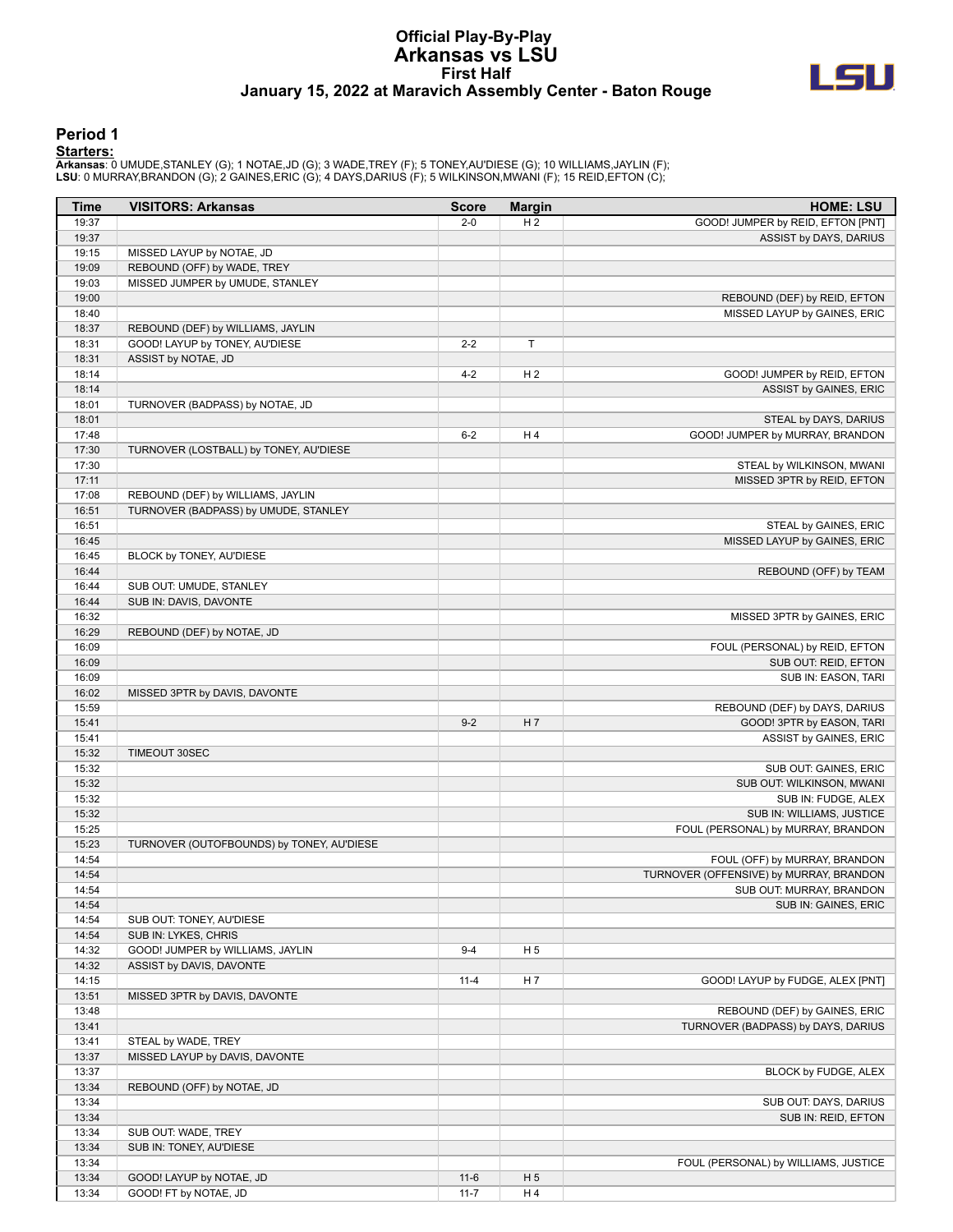| <b>Time</b>    | <b>VISITORS: Arkansas</b>                                          | <b>Score</b> | <b>Margin</b>  | <b>HOME: LSU</b>                                                                    |
|----------------|--------------------------------------------------------------------|--------------|----------------|-------------------------------------------------------------------------------------|
| 13:20          |                                                                    |              |                | TURNOVER (LOSTBALL) by REID, EFTON                                                  |
| 13:20          | STEAL by DAVIS, DAVONTE                                            |              |                |                                                                                     |
| 13:20          |                                                                    |              |                | SUB OUT: REID, EFTON                                                                |
| 13:20          |                                                                    |              |                | SUB IN: DAYS, DARIUS                                                                |
| 13:18          |                                                                    |              |                | FOUL (PERSONAL) by REID, EFTON                                                      |
| 12:58          | GOOD! JUMPER by LYKES, CHRIS                                       | $11-9$       | H <sub>2</sub> |                                                                                     |
| 12:41          |                                                                    | $14-9$       | H <sub>5</sub> | GOOD! 3PTR by FUDGE, ALEX                                                           |
| 12:33          |                                                                    |              |                | FOUL (PERSONAL) by WILLIAMS, JUSTICE                                                |
| 12:33<br>12:33 |                                                                    |              |                | SUB OUT: WILLIAMS, JUSTICE<br>SUB IN: WILKINSON, MWANI                              |
| 12:24          | TURNOVER (LOSTBALL) by DAVIS, DAVONTE                              |              |                |                                                                                     |
| 12:24          |                                                                    |              |                | STEAL by EASON, TARI                                                                |
| 12:20          |                                                                    | $16-9$       | H 7            | GOOD! LAYUP by GAINES, ERIC [FB]                                                    |
| 12:20          |                                                                    |              |                | ASSIST by EASON, TARI                                                               |
| 12:10          | MISSED 3PTR by LYKES, CHRIS                                        |              |                |                                                                                     |
| 12:04          | REBOUND (OFF) by DAVIS, DAVONTE                                    |              |                |                                                                                     |
| 12:04          | GOOD! LAYUP by DAVIS, DAVONTE                                      | $16 - 11$    | H <sub>5</sub> |                                                                                     |
| 11:42          |                                                                    |              |                | MISSED JUMPER by WILKINSON, MWANI                                                   |
| 11:39          | REBOUND (DEF) by LYKES, CHRIS                                      |              |                |                                                                                     |
| 11:32          | GOOD! LAYUP by WILLIAMS, JAYLIN [PNT]                              | 16-13        | H <sub>3</sub> |                                                                                     |
| 11:32          |                                                                    |              |                | FOUL (PERSONAL) by FUDGE, ALEX                                                      |
| 11:32          |                                                                    |              |                |                                                                                     |
| 11:32          |                                                                    |              |                | SUB OUT: FUDGE, ALEX                                                                |
| 11:32<br>11:32 |                                                                    |              |                | SUB OUT: EASON, TARI                                                                |
| 11:32          |                                                                    |              |                | SUB IN: MURRAY, BRANDON<br>SUB IN: O'NEAL, SHAREEF                                  |
| 11:32          | GOOD! FT by WILLIAMS, JAYLIN                                       | $16-14$      | H <sub>2</sub> |                                                                                     |
| 11:32          | SUB OUT: WILLIAMS, JAYLIN                                          |              |                |                                                                                     |
| 11:32          | SUB IN: WADE, TREY                                                 |              |                |                                                                                     |
| 11:12          |                                                                    |              |                | MISSED 3PTR by MURRAY, BRANDON                                                      |
| 11:09          | REBOUND (DEF) by TONEY, AU'DIESE                                   |              |                |                                                                                     |
| 10:43          | MISSED 3PTR by NOTAE, JD                                           |              |                |                                                                                     |
| 10:40          |                                                                    |              |                | REBOUND (DEF) by O'NEAL, SHAREEF                                                    |
| 10:28          |                                                                    |              |                | MISSED JUMPER by DAYS, DARIUS                                                       |
| 10:24          |                                                                    |              |                | REBOUND (OFF) by GAINES, ERIC                                                       |
| 10:24          |                                                                    | $18 - 14$    | H4             | GOOD! LAYUP by GAINES, ERIC                                                         |
| 10:00          | GOOD! JUMPER by LYKES, CHRIS                                       | $18-16$      | H <sub>2</sub> |                                                                                     |
| 09:36          |                                                                    |              |                | MISSED 3PTR by O'NEAL, SHAREEF                                                      |
| 09:33          | REBOUND (DEF) by DAVIS, DAVONTE                                    |              |                |                                                                                     |
| 09:28          | MISSED 3PTR by LYKES, CHRIS                                        |              |                |                                                                                     |
| 09:25<br>09:10 |                                                                    |              |                | REBOUND (DEF) by DAYS, DARIUS<br>TURNOVER (OFFENSIVEGOALTENDING) by O'NEAL, SHAREEF |
| 09:10          |                                                                    |              |                | SUB OUT: DAYS, DARIUS                                                               |
| 09:10          |                                                                    |              |                | SUB IN: EASON, TARI                                                                 |
| 09:10          | SUB OUT: WADE, TREY                                                |              |                |                                                                                     |
| 09:10          | SUB IN: WILLIAMS, JAYLIN                                           |              |                |                                                                                     |
| 09:00          | GOOD! LAYUP by NOTAE, JD                                           | $18-18$      | T              |                                                                                     |
| 08:35          |                                                                    |              |                | MISSED 3PTR by MURRAY, BRANDON                                                      |
| 08:32          |                                                                    |              |                | REBOUND (OFF) by TEAM                                                               |
| 08:27          |                                                                    | $20 - 18$    | H <sub>2</sub> | GOOD! LAYUP by EASON, TARI                                                          |
| 08:27          |                                                                    |              |                | ASSIST by MURRAY, BRANDON                                                           |
| 08:00          | MISSED 3PTR by NOTAE, JD                                           |              |                |                                                                                     |
| 08:00          |                                                                    |              |                | BLOCK by WILKINSON, MWANI                                                           |
| 07:57          |                                                                    |              |                | REBOUND (DEF) by WILKINSON, MWANI                                                   |
| 07:56          |                                                                    |              |                |                                                                                     |
| 07:56          |                                                                    |              |                | SUB OUT: O'NEAL, SHAREEF                                                            |
| 07:56          |                                                                    |              |                | SUB IN: REID, EFTON                                                                 |
| 07:56<br>07:51 | FOUL (PERSONAL) by NOTAE, JD<br>FOUL (PERSONAL) by TONEY, AU'DIESE |              |                |                                                                                     |
| 07:44          |                                                                    |              |                | MISSED JUMPER by EASON, TARI                                                        |
| 07:42          | REBOUND (DEF) by WILLIAMS, JAYLIN                                  |              |                |                                                                                     |
| 07:28          | GOOD! LAYUP by NOTAE, JD                                           | 20-20        | $\sf T$        |                                                                                     |
| 07:17          | FOUL (PERSONAL) by NOTAE, JD                                       |              |                |                                                                                     |
| 07:17          |                                                                    |              |                | SUB OUT: WILKINSON, MWANI                                                           |
| 07:17          |                                                                    |              |                | SUB IN: FUDGE, ALEX                                                                 |
| 07:17          | SUB OUT: NOTAE, JD                                                 |              |                |                                                                                     |
| 07:17          | SUB IN: UMUDE, STANLEY                                             |              |                |                                                                                     |
| 07:08          | FOUL (PERSONAL) by WILLIAMS, JAYLIN                                |              |                |                                                                                     |
| 07:06          |                                                                    |              |                | TURNOVER (OUTOFBOUNDS) by REID, EFTON                                               |
| 07:06          |                                                                    |              |                | SUB OUT: REID, EFTON                                                                |
| 07:06          |                                                                    |              |                | SUB IN: DAYS, DARIUS                                                                |
| 06:59          |                                                                    |              |                | FOUL (PERSONAL) by MURRAY, BRANDON                                                  |
| 06:59          |                                                                    |              |                | SUB OUT: MURRAY, BRANDON                                                            |
| 06:59          |                                                                    |              |                | SUB IN: WILLIAMS, JUSTICE                                                           |
| 06:59          | GOOD! FT by LYKES, CHRIS                                           | $20 - 21$    | V <sub>1</sub> |                                                                                     |
| 06:59          | GOOD! FT by LYKES, CHRIS                                           | $20 - 22$    | V <sub>2</sub> |                                                                                     |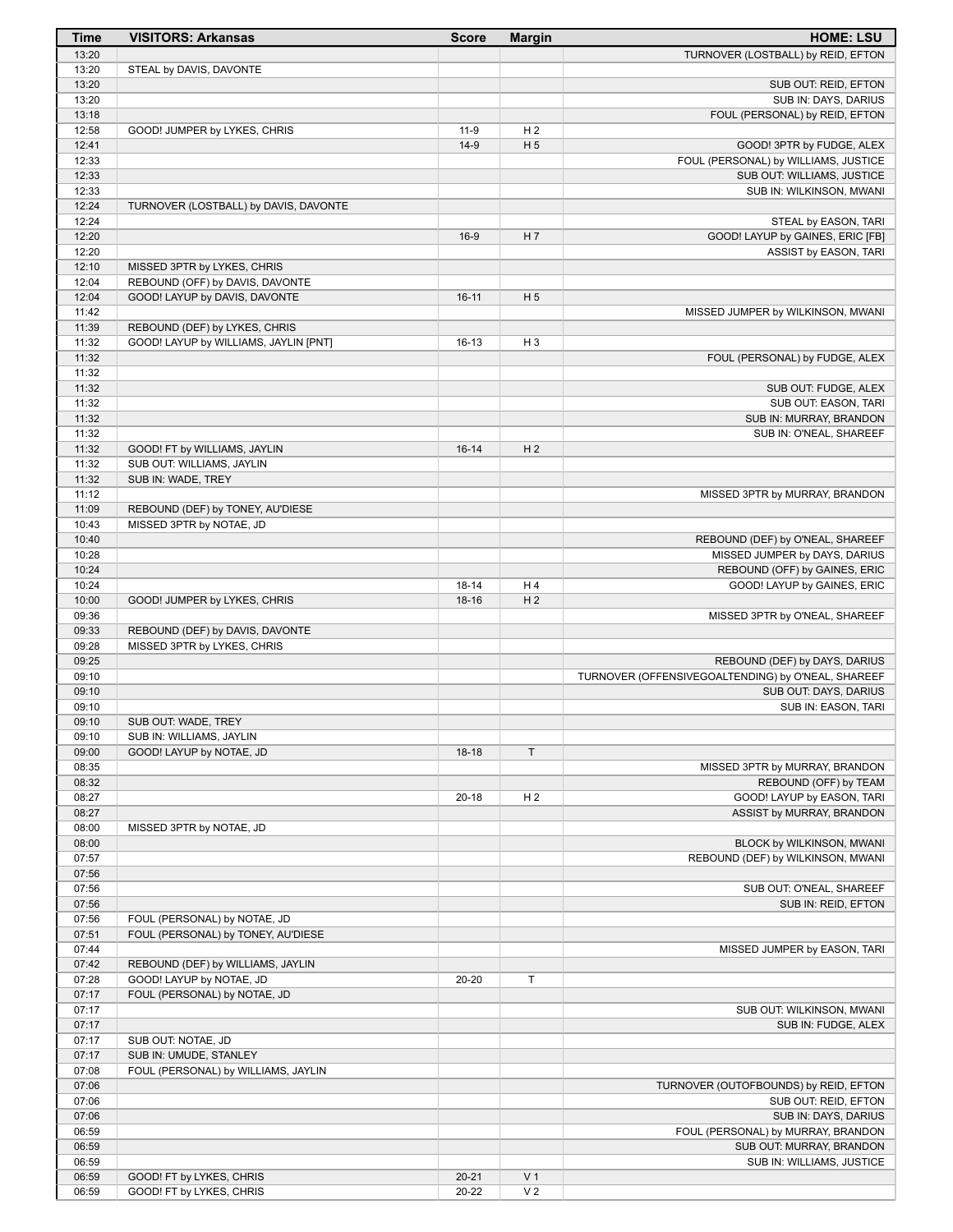| <b>Time</b>    | <b>VISITORS: Arkansas</b>                                          | <b>Score</b> | <b>Margin</b>  | <b>HOME: LSU</b>                                                  |
|----------------|--------------------------------------------------------------------|--------------|----------------|-------------------------------------------------------------------|
| 06:33          |                                                                    | 23-22        | H <sub>1</sub> | GOOD! 3PTR by FUDGE, ALEX                                         |
| 06:33          |                                                                    |              |                | ASSIST by WILLIAMS, JUSTICE                                       |
| 06:26          | GOOD! DUNK by TONEY, AU'DIESE [FB]                                 | 23-24        | V <sub>1</sub> |                                                                   |
| 06:26          | ASSIST by DAVIS, DAVONTE                                           |              |                |                                                                   |
| 06:24<br>06:01 |                                                                    |              |                | TIMEOUT 30SEC<br>MISSED JUMPER by GAINES, ERIC                    |
| 05:59          | REBOUND (DEF) by WILLIAMS, JAYLIN                                  |              |                |                                                                   |
| 05:43          | TURNOVER (BADPASS) by UMUDE, STANLEY                               |              |                |                                                                   |
| 05:43          |                                                                    |              |                | STEAL by DAYS, DARIUS                                             |
| 05:41          | FOUL (PERSONAL) by UMUDE, STANLEY                                  |              |                |                                                                   |
| 05:28          |                                                                    |              |                | MISSED JUMPER by WILLIAMS, JUSTICE                                |
| 05:24          |                                                                    |              |                | REBOUND (OFF) by EASON, TARI                                      |
| 05:20          |                                                                    |              |                | FOUL (OFF) by EASON, TARI                                         |
| 05:20          |                                                                    |              |                | TURNOVER (OFFENSIVE) by EASON, TARI                               |
| 05:20          |                                                                    |              |                | SUB OUT: EASON, TARI                                              |
| 05:20<br>04:58 | MISSED LAYUP by TONEY, AU'DIESE                                    |              |                | SUB IN: O'NEAL, SHAREEF                                           |
| 04:58          |                                                                    |              |                | REBOUND (DEF) by O'NEAL, SHAREEF                                  |
| 04:58          | FOUL (PERSONAL) by WILLIAMS, JAYLIN                                |              |                |                                                                   |
| 04:46          |                                                                    |              |                | MISSED LAYUP by DAYS, DARIUS                                      |
| 04:43          |                                                                    |              |                | REBOUND (OFF) by DAYS, DARIUS                                     |
| 04:43          |                                                                    |              |                | MISSED LAYUP by DAYS, DARIUS                                      |
| 04:40          | REBOUND (DEF) by DAVIS, DAVONTE                                    |              |                |                                                                   |
| 04:30          | MISSED 3PTR by UMUDE, STANLEY                                      |              |                |                                                                   |
| 04:26          | REBOUND (OFF) by DAVIS, DAVONTE                                    |              |                |                                                                   |
| 04:16          | TURNOVER (BADPASS) by DAVIS, DAVONTE                               |              |                |                                                                   |
| 04:16          |                                                                    |              |                | STEAL by GAINES, ERIC                                             |
| 04:11<br>04:11 | FOUL (PERSONAL) by DAVIS, DAVONTE                                  | 24-24        | $\top$         | GOOD! FT by FUDGE, ALEX [FB]                                      |
| 04:11          |                                                                    |              |                | SUB OUT: DAYS, DARIUS                                             |
| 04:11          |                                                                    |              |                | SUB IN: WILKINSON, MWANI                                          |
| 04:11          | SUB OUT: WILLIAMS, JAYLIN                                          |              |                |                                                                   |
| 04:11          | SUB IN: VANOVER, CONNOR                                            |              |                |                                                                   |
| 04:11          |                                                                    |              |                | MISSED FT by FUDGE, ALEX                                          |
| 04:09          | REBOUND (DEF) by TEAM                                              |              |                |                                                                   |
| 03:56          | MISSED JUMPER by LYKES, CHRIS                                      |              |                |                                                                   |
| 03:53          | REBOUND (OFF) by TONEY, AU'DIESE                                   |              |                |                                                                   |
| 03:53          | GOOD! LAYUP by TONEY, AU'DIESE                                     | 24-26        | V <sub>2</sub> |                                                                   |
| 03:36<br>03:33 |                                                                    |              |                | MISSED LAYUP by O'NEAL, SHAREEF                                   |
| 03:25          | REBOUND (DEF) by UMUDE, STANLEY<br>MISSED LAYUP by VANOVER, CONNOR |              |                |                                                                   |
| 03:22          | REBOUND (OFF) by DAVIS, DAVONTE                                    |              |                |                                                                   |
| 03:19          | TURNOVER (OUTOFBOUNDS) by TONEY, AU'DIESE                          |              |                |                                                                   |
| 03:19          |                                                                    |              |                |                                                                   |
| 03:19          |                                                                    |              |                | SUB OUT: FUDGE, ALEX                                              |
| 03:19          |                                                                    |              |                | SUB OUT: O'NEAL, SHAREEF                                          |
| 03:19          |                                                                    |              |                | SUB IN: DAYS, DARIUS                                              |
| 03:19          |                                                                    |              |                | SUB IN: EASON, TARI                                               |
| 03:19          | SUB OUT: VANOVER, CONNOR                                           |              |                |                                                                   |
| 03:19<br>03:08 | SUB IN: WADE, TREY<br>FOUL (PERSONAL) by LYKES, CHRIS              |              |                |                                                                   |
| 03:08          |                                                                    | 25-26        | V <sub>1</sub> | GOOD! FT by WILLIAMS, JUSTICE                                     |
| 03:08          |                                                                    | 26-26        | $\top$         | GOOD! FT by WILLIAMS, JUSTICE                                     |
| 03:00          |                                                                    |              |                | FOUL (PERSONAL) by DAYS, DARIUS                                   |
| 03:00          | GOOD! FT by UMUDE, STANLEY [FB]                                    | 26-27        | V <sub>1</sub> |                                                                   |
| 03:00          | GOOD! FT by UMUDE, STANLEY [FB]                                    | 26-28        | V <sub>2</sub> |                                                                   |
| 02:36          |                                                                    | 28-28        | $\mathsf{T}$   | GOOD! LAYUP by EASON, TARI                                        |
| 02:36          |                                                                    |              |                | ASSIST by GAINES, ERIC                                            |
| 02:24          | TURNOVER (BADPASS) by UMUDE, STANLEY                               |              |                |                                                                   |
| 02:24          |                                                                    |              |                | STEAL by EASON, TARI                                              |
| 02:20<br>02:16 |                                                                    |              |                | MISSED 3PTR by DAYS, DARIUS                                       |
| 02:12          |                                                                    |              |                | REBOUND (OFF) by GAINES, ERIC<br>MISSED 3PTR by WILLIAMS, JUSTICE |
| 02:08          | REBOUND (DEF) by UMUDE, STANLEY                                    |              |                |                                                                   |
| 02:08          |                                                                    |              |                | FOUL (PERSONAL) by DAYS, DARIUS                                   |
| 02:08          |                                                                    |              |                | SUB OUT: WILKINSON, MWANI                                         |
| 02:08          |                                                                    |              |                | SUB IN: O'NEAL, SHAREEF                                           |
| 02:08          |                                                                    |              |                | SUB OUT: DAYS, DARIUS                                             |
| 02:08          |                                                                    |              |                | SUB IN: FUDGE, ALEX                                               |
| 02:08          | GOOD! FT by UMUDE, STANLEY                                         | 28-29        | V <sub>1</sub> |                                                                   |
| 02:08          | MISSED FT by UMUDE, STANLEY                                        |              |                |                                                                   |
| 02:06          |                                                                    |              |                | REBOUND (DEF) by WILLIAMS, JUSTICE                                |
| 01:51          |                                                                    | 30-29        | H <sub>1</sub> | GOOD! JUMPER by GAINES, ERIC [PNT]                                |
| 01:32<br>01:28 | MISSED JUMPER by LYKES, CHRIS                                      |              |                | REBOUND (DEF) by O'NEAL, SHAREEF                                  |
| 01:21          |                                                                    | 32-29        | H <sub>3</sub> | GOOD! LAYUP by WILLIAMS, JUSTICE                                  |
|                |                                                                    |              |                |                                                                   |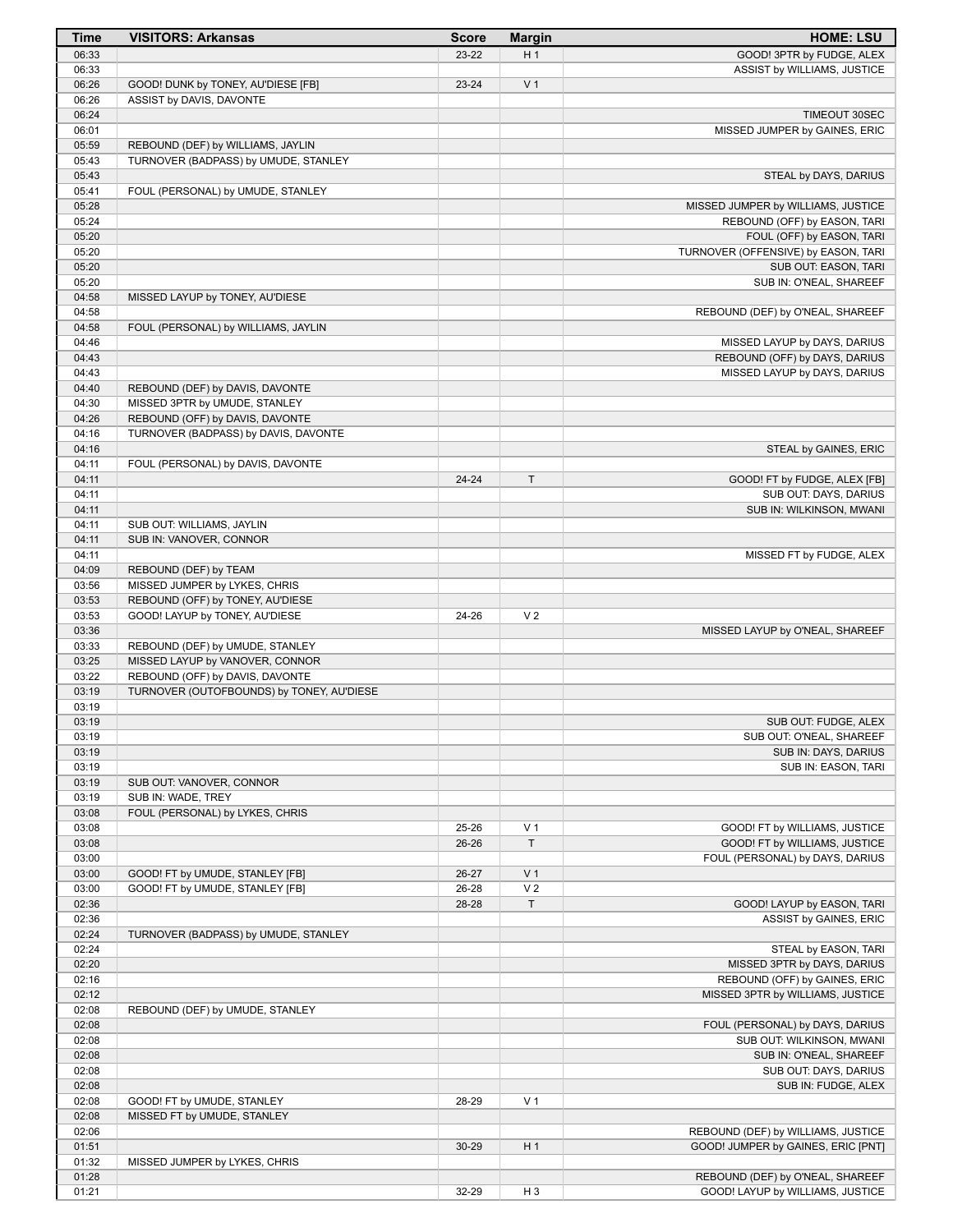| <b>Time</b> | <b>VISITORS: Arkansas</b>       | <b>Score</b> | <b>Margin</b>  | <b>HOME: LSU</b>                    |
|-------------|---------------------------------|--------------|----------------|-------------------------------------|
| 01:21       |                                 |              |                | ASSIST by EASON, TARI               |
| 00:54       | MISSED JUMPER by LYKES, CHRIS   |              |                |                                     |
| 00:50       | REBOUND (OFF) by TEAM           |              |                |                                     |
| 00:50       | SUB OUT: UMUDE, STANLEY         |              |                |                                     |
| 00:50       | SUB OUT: WADE, TREY             |              |                |                                     |
| 00:50       | SUB IN: NOTAE, JD               |              |                |                                     |
| 00:50       | SUB IN: WILLIAMS, JAYLIN        |              |                |                                     |
| 00:50       | TURNOVER (BADPASS) by NOTAE, JD |              |                |                                     |
| 00:50       | SUB OUT: NOTAE, JD              |              |                |                                     |
| 00:50       | SUB IN: UMUDE, STANLEY          |              |                |                                     |
| 00:38       |                                 |              |                | TURNOVER (LOSTBALL) by GAINES, ERIC |
| 00:38       | STEAL by WILLIAMS, JAYLIN       |              |                |                                     |
| 00:35       |                                 |              |                | FOUL (PERSONAL) by EASON, TARI      |
| 00:35       | SUB OUT: DAVIS, DAVONTE         |              |                |                                     |
| 00:35       | SUB IN: NOTAE, JD               |              |                |                                     |
| 00:35       | GOOD! FT by NOTAE, JD [FB]      | 32-30        | H <sub>2</sub> |                                     |
| 00:35       | SUB OUT: WILLIAMS, JAYLIN       |              |                |                                     |
| 00:35       | SUB IN: WADE, TREY              |              |                |                                     |
| 00:35       | GOOD! FT by NOTAE, JD [FB]      | $32 - 31$    | H <sub>1</sub> |                                     |
| 00:35       | SUB OUT: NOTAE, JD              |              |                |                                     |
| 00:35       | SUB IN: VANOVER, CONNOR         |              |                |                                     |
| 00:11       | FOUL (PERSONAL) by LYKES, CHRIS |              |                |                                     |
| 00:11       | SUB OUT: WADE, TREY             |              |                |                                     |
| 00:11       | SUB IN: NOTAE, JD               |              |                |                                     |
| 00:11       | SUB OUT: VANOVER, CONNOR        |              |                |                                     |
| 00:11       | SUB IN: WILLIAMS, JAYLIN        |              |                |                                     |
| 00:11       |                                 | 33-31        | H <sub>2</sub> | GOOD! FT by GAINES, ERIC            |
| 00:11       |                                 |              |                | MISSED FT by GAINES, ERIC           |
| 00:10       | REBOUND (DEF) by UMUDE, STANLEY |              |                |                                     |
| 00:00       | MISSED 3PTR by LYKES, CHRIS     |              |                |                                     |
| 00:00       |                                 |              |                | REBOUND (DEF) by TEAM               |

# **Arkansas 31, LSU 33**

| <b>Points (This Period)</b> | <b>ARK</b>     | LSU            |
|-----------------------------|----------------|----------------|
| In the Paint                | 16             | 16             |
| Off Turns                   | 13             |                |
| 2nd Chance                  |                |                |
| Fast Break                  |                |                |
| Bench                       |                | 20             |
| Per Poss                    | 0.912<br>16/34 | 1.000<br>15/33 |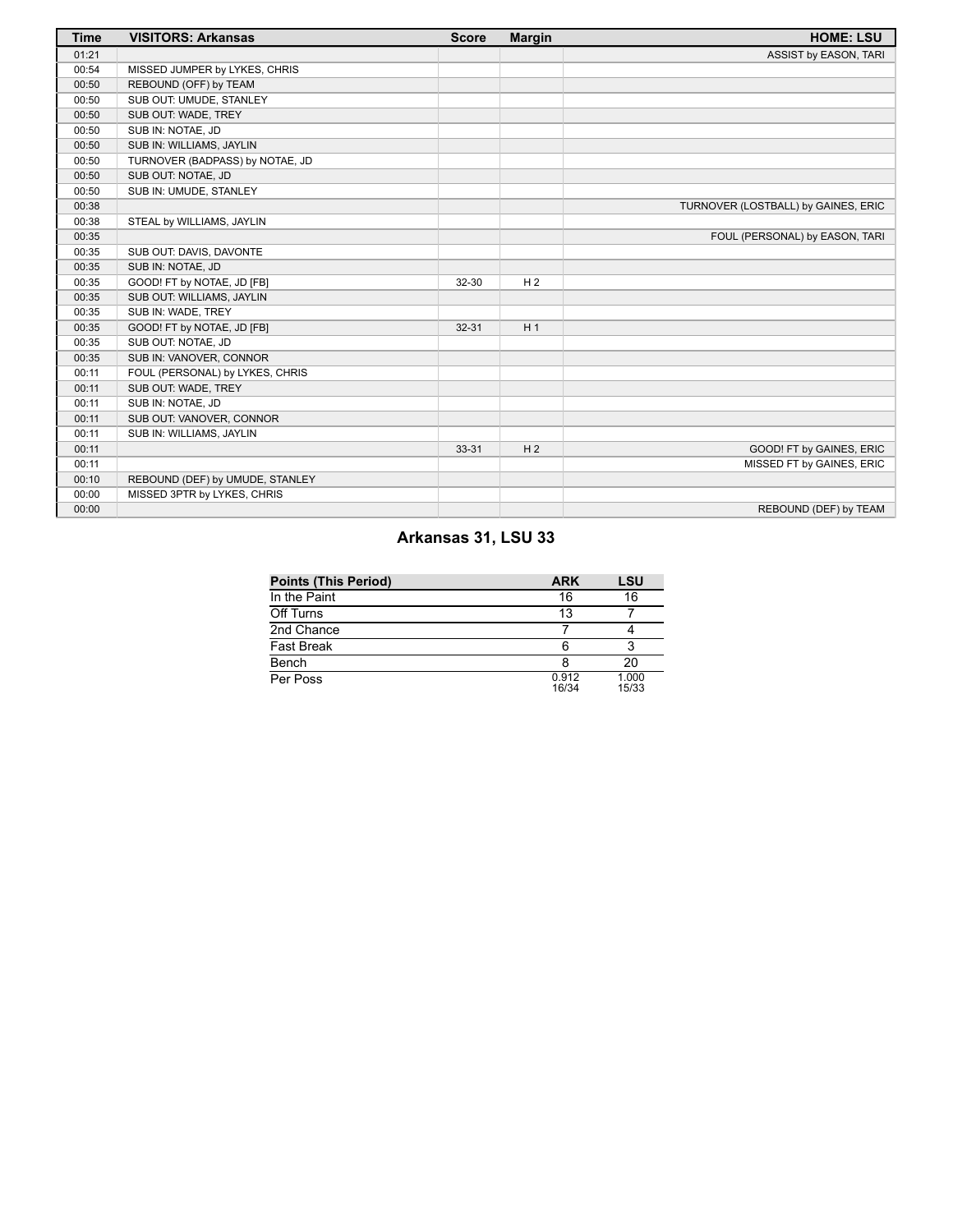### **Official Box Score Arkansas vs LSU Second Half Statistics Only January 15, 2022 at Maravich Assembly Center - Baton Rouge**



## **Arkansas 34**

| No. | Player                  | S  | <b>Pts</b> | FG       | 3FG     | <b>FT</b> | <b>OR</b> | <b>DR</b> | <b>TR</b>      | PF             | A | T <sub>O</sub> | <b>Blk</b>   | Stl      | Min | $+/-$        |
|-----|-------------------------|----|------------|----------|---------|-----------|-----------|-----------|----------------|----------------|---|----------------|--------------|----------|-----|--------------|
| 00  | <b>UMUDE, STANLEY</b>   | G  | 5          | $2 - 2$  | 1-1     | $0-0$     |           | 2         | 3              |                | 0 | 0              | 0            | 0        | 14  | 12           |
| 01  | NOTAE, JD               | G  | 10         | $4 - 7$  | $2 - 4$ | $0 - 1$   | 0         | 1         |                | $\overline{2}$ | 3 | 1              | 0            |          | 14  | 17           |
| 03  | WADE, TREY              | F  | 2          | $1 - 2$  | $0 - 0$ | $0 - 0$   |           | 0         |                | 1              | 0 | 0              | $\mathbf 0$  | 0        | 8   | $-4$         |
| 05  | TONEY, AU'DIESE         | G  | 6          | $1 - 4$  | $0 - 1$ | $4-6$     |           | 1         | $\overline{2}$ | 0              | 0 | 1              | $\mathbf{0}$ | 1        | 20  | 9            |
| 10  | <b>WILLIAMS, JAYLIN</b> | F. | 6          | $2 - 5$  | $1-2$   | $1 - 1$   |           | 8         | 9              | 1              |   | 0              | 1            | 2        | 20  | 9            |
| 02  | ROBINSON, KHALEN        | G  | $\Omega$   | $0 - 0$  | $0 - 0$ | $0 - 0$   | 0         | 0         | $\Omega$       | 0              | 0 |                | $\Omega$     | $\Omega$ | 1   | $\mathbf{0}$ |
| 04  | DAVIS, DAVONTE          | G  | 5          | $2 - 5$  | $1 - 1$ | $0 - 0$   |           | 2         | 3              | 2              |   | 3              | $\Omega$     | 0        | 16  | 6            |
| 11  | LYKES, CHRIS            | G  | $\Omega$   | $0 - 3$  | $0 - 0$ | $0 - 0$   | 0         | 0         | 0              | $\overline{2}$ | 0 |                | 0            | 0        | 6   | $-4$         |
| 23  | VANOVER, CONNOR         | F. | $\Omega$   | $0-0$    | $0-0$   | $0 - 0$   | 0         | 0         | 0              | 0              | 0 | 0              | $\Omega$     | 0        | 0   | 0            |
|     | TEAM                    |    |            |          |         |           |           | 1         | $\overline{2}$ | 0              |   | 2              |              |          |     |              |
|     | <b>TOTALS</b>           |    |            | 34 12-28 | $5-9$   | $5-8$     | 6         | 15        | 21             | 9              | 5 | 9              |              | 4        | 100 |              |

| <b>Shooting By Period</b><br>Period | FG        | FG%   | 3FG      | 3FG%  |           | FT%   | Deadball Rebounds: 2,0<br>Last FG Half: ARK - |
|-------------------------------------|-----------|-------|----------|-------|-----------|-------|-----------------------------------------------|
| 2nd Half                            | $12 - 28$ | 43%   | 5-9      | 56%   | 5-8       | 63%   |                                               |
| Game                                | $23 - 55$ | 41.8% | $5 - 17$ | 29.4% | $14 - 18$ | 77.8% |                                               |

# **LSU 25**

| No. | Player                   | S  | <b>Pts</b>    | FG      | 3FG     | <b>FT</b> | <b>OR</b> | <b>DR</b> | TR       | <b>PF</b> | A            | TO | <b>Blk</b>   | Stl | Min      | $+/-$        |
|-----|--------------------------|----|---------------|---------|---------|-----------|-----------|-----------|----------|-----------|--------------|----|--------------|-----|----------|--------------|
| 00  | MURRAY, BRANDON          | G  | 0             | $0 - 2$ | $0 - 1$ | $0-0$     | 0         |           |          | 2         |              | 2  | 0            | 0   | 10       | -9           |
| 02  | <b>GAINES, ERIC</b>      | G  | 7             | $3 - 7$ | $1 - 3$ | $0 - 2$   |           | 2         | 3        | 3         |              | 3  | 0            | 2   | 17       | $-11$        |
| 04  | DAYS, DARIUS             | F  | 3             | 1-4     | $0 - 2$ | $1 - 2$   | 0         |           |          | 3         |              |    |              |     | 16       | $\mathbf{0}$ |
| 05  | <b>WILKINSON, MWANI</b>  | F. | $\mathcal{P}$ | $0 - 0$ | $0 - 0$ | $2 - 2$   | 0         | 0         | 0        |           | $\Omega$     |    |              | 0   | 12       | -8           |
| 15  | <b>REID, EFTON</b>       | С  | 3             | $1 - 3$ | $1 - 1$ | $0 - 0$   | 0         |           |          | 0         | 0            | 0  | 0            | 0   | 10       | -5           |
| 03  | FUDGE, ALEX              | F. | 4             | $2 - 3$ | $0 - 0$ | $0 - 0$   |           | 3         | 4        | $\Omega$  | $\mathbf{0}$ | 0  | $\mathbf{0}$ | 2   | 13       | $-1$         |
| 11  | <b>WILLIAMS, JUSTICE</b> | G  | 0             | $0 - 2$ | $0 - 0$ | $0 - 0$   | $\Omega$  |           | 1.       | 0         | 0            | 0  | 0            |     | 7        | $\mathbf{0}$ |
| 13  | <b>EASON, TARI</b>       | F. | 6             | 1-4     | $0 - 2$ | $4 - 5$   |           | 2         | 3        | 0         | $\Omega$     | 2  | 0            |     | 14       | $-11$        |
| 24  | O'NEAL, SHAREEF          | F. | 0             | $0 - 0$ | $0 - 0$ | $0 - 0$   | 0         | 0         | $\Omega$ | 0         | $\Omega$     | 0  | 0            | 0   | $\Omega$ | $\mathbf{0}$ |
|     | TEAM                     |    |               |         |         |           | 2         | 0         | 2        | 0         |              | 0  |              |     |          |              |
|     | <b>TOTALS</b>            |    |               | 25 8-25 | $2 - 9$ | $7 - 11$  | 5         | 11        | 16       | 9         | 3            | 9  | 2            |     | 100      |              |
|     |                          |    |               |         |         |           |           |           |          |           |              |    |              |     |          |              |

| <b>Shooting By Period</b><br>Period | FG       | FG%   | 3FG      | 3FG%  |           | FT%   |
|-------------------------------------|----------|-------|----------|-------|-----------|-------|
| 2nd Half                            | $8 - 25$ | 32%   | 2-9      | 22%   | 7-11      | 64%   |
| Game                                | 21-55    | 38.2% | $5 - 19$ | 26.3% | $11 - 17$ | 64.7% |

*Deadball Rebounds:* 1,1 *Last FG Half:* LSU -

| Game Notes:                                                        | <b>Score</b> | 1st | 2 <sub>nd</sub> | <b>TOT</b> | <b>Points (This Period)</b> | <b>ARK</b>    | LSU            |
|--------------------------------------------------------------------|--------------|-----|-----------------|------------|-----------------------------|---------------|----------------|
| Officials: Tony Greene, Mike Nance, Rob Rorke<br>Attendance: 12734 | <b>ARK</b>   | 31  | 34              | 65         | In the Paint                |               | 12             |
|                                                                    | LSU          | 33  | 25              | 58         | Off Turns                   |               |                |
| Start Time: 02:06 PM ET                                            |              |     |                 |            | 2nd Chance                  |               |                |
| End Time: 04:23 PM ET<br>Game Duration: 2:16                       |              |     |                 |            | Fast Break                  |               |                |
| Conference Game:                                                   |              |     |                 |            | Bench                       |               | 10             |
|                                                                    |              |     |                 |            | Per Poss                    | .000<br>15/34 | 0.758<br>12/33 |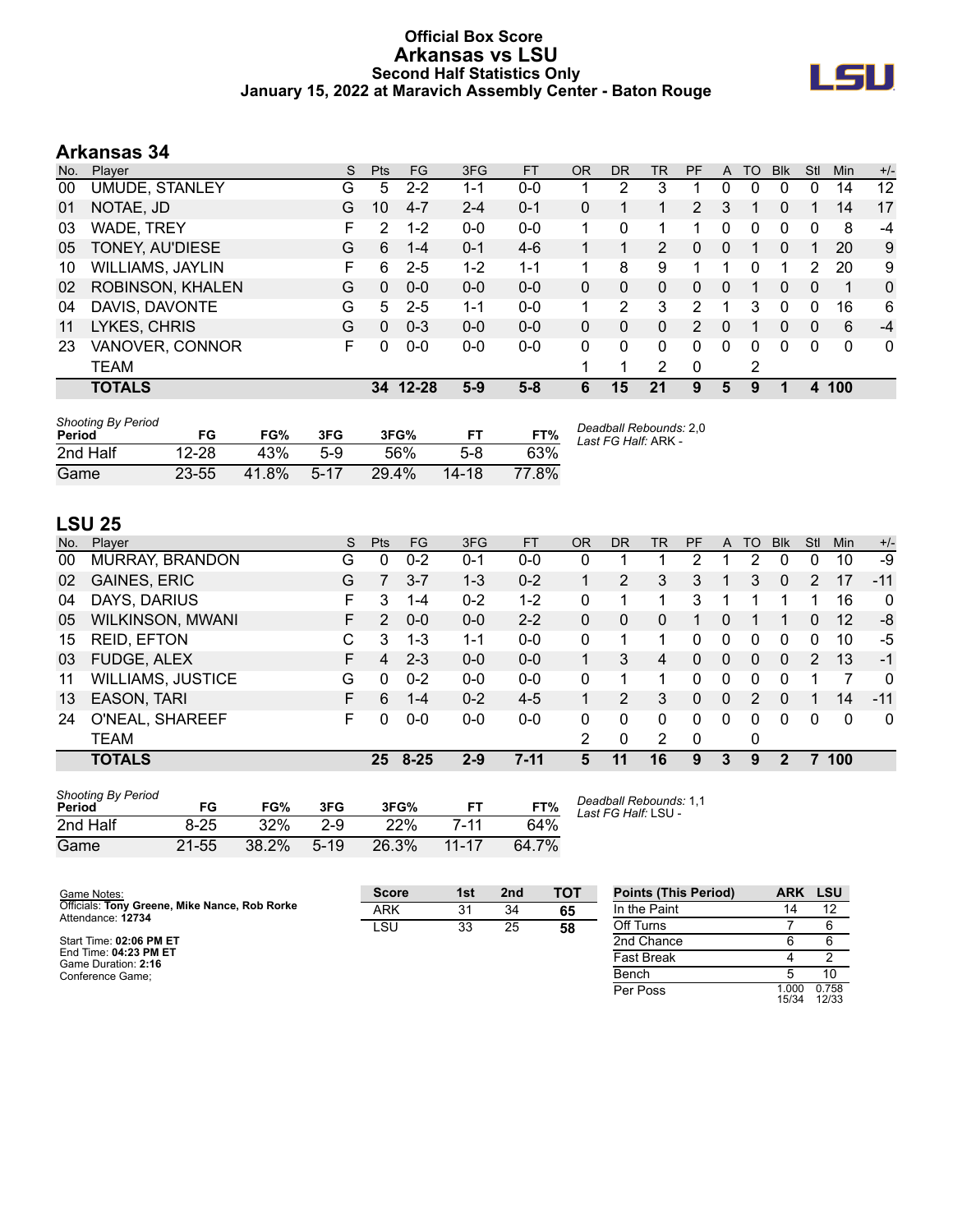#### **Official Play-By-Play Arkansas vs LSU Second Half January 15, 2022 at Maravich Assembly Center - Baton Rouge**



#### **Period 2**

<mark>Starters :</mark><br>Arkansas: 0 UMUDE,STANLEY (G); 1 NOTAE,JD (G); 3 WADE,TREY (F); 5 TONEY,AU'DIESE (G); 10 WILLIAMS,JAYLIN (F);<br>LSU: 0 MURRAY,BRANDON (G); 2 GAINES,ERIC (G); 4 DAYS,DARIUS (F); 5 WILKINSON,MWANI (F); 15 REID,EFT

| <b>Time</b>    | <b>VISITORS: Arkansas</b>                     | <b>Score</b> | <b>Margin</b>  | <b>HOME: LSU</b>                        |
|----------------|-----------------------------------------------|--------------|----------------|-----------------------------------------|
| 19:58          |                                               |              |                | SUB OUT: FUDGE, ALEX                    |
| 19:58          |                                               |              |                | SUB OUT: WILLIAMS, JUSTICE              |
| 19:58          |                                               |              |                | SUB OUT: EASON, TARI                    |
| 19:58          |                                               |              |                | SUB OUT: O'NEAL, SHAREEF                |
| 19:58          |                                               |              |                | SUB IN: MURRAY, BRANDON                 |
| 19:58          |                                               |              |                | SUB IN: DAYS, DARIUS                    |
| 19:58          |                                               |              |                | SUB IN: WILKINSON, MWANI                |
| 19:58          |                                               |              |                | SUB IN: REID, EFTON                     |
| 19:58          | SUB OUT: LYKES, CHRIS                         |              |                |                                         |
| 19:58          | SUB IN: WADE, TREY                            |              |                |                                         |
| 19:53          | MISSED LAYUP by WILLIAMS, JAYLIN              |              |                |                                         |
| 19:49          |                                               |              |                | REBOUND (DEF) by DAYS, DARIUS           |
| 19:38          |                                               | 35-31        | H 4            | GOOD! LAYUP by GAINES, ERIC [PNT]       |
| 19:10          | GOOD! 3PTR by NOTAE, JD                       | 35-34        | H <sub>1</sub> |                                         |
| 18:44<br>18:44 | FOUL (PERSONAL) by WADE, TREY                 |              |                |                                         |
| 18:44          | SUB OUT: WADE, TREY<br>SUB IN: DAVIS, DAVONTE |              |                |                                         |
| 18:33          |                                               |              |                | MISSED LAYUP by REID, EFTON             |
| 18:31          | REBOUND (DEF) by WILLIAMS, JAYLIN             |              |                |                                         |
| 18:21          | GOOD! JUMPER by NOTAE, JD [PNT]               | 35-36        | V <sub>1</sub> |                                         |
| 18:07          |                                               | 38-36        | H <sub>2</sub> | GOOD! 3PTR by REID, EFTON               |
| 18:07          |                                               |              |                | ASSIST by MURRAY, BRANDON               |
| 17:32          | MISSED LAYUP by TONEY, AU'DIESE               |              |                |                                         |
| 17:28          |                                               |              |                | REBOUND (DEF) by GAINES, ERIC           |
| 17:10          |                                               | 41-36        | H <sub>5</sub> | GOOD! 3PTR by GAINES, ERIC              |
| 17:10          |                                               |              |                | ASSIST by DAYS, DARIUS                  |
| 16:55          | GOOD! 3PTR by UMUDE, STANLEY                  | 41-39        | H <sub>2</sub> |                                         |
| 16:55          | ASSIST by WILLIAMS, JAYLIN                    |              |                |                                         |
| 16:36          | FOUL (PERSONAL) by NOTAE, JD                  |              |                |                                         |
| 16:36          |                                               |              |                | MISSED FT by GAINES, ERIC               |
| 16:36          |                                               |              |                | REBOUND (OFF) by TEAM                   |
| 16:36          |                                               |              |                | SUB OUT: WILKINSON, MWANI               |
| 16:36          |                                               |              |                | SUB OUT: REID, EFTON                    |
| 16:36          |                                               |              |                | SUB IN: FUDGE, ALEX                     |
| 16:36          |                                               |              |                | SUB IN: EASON, TARI                     |
| 16:36          | SUB OUT: NOTAE, JD                            |              |                |                                         |
| 16:36          | SUB IN: ROBINSON, KHALEN                      |              |                |                                         |
| 16:36          |                                               |              |                | MISSED FT by GAINES, ERIC               |
| 16:34          | REBOUND (DEF) by UMUDE, STANLEY               |              |                |                                         |
| 16:12          | TURNOVER (BADPASS) by DAVIS, DAVONTE          |              |                |                                         |
| 16:12          |                                               |              |                | STEAL by GAINES, ERIC                   |
| 16:10          | FOUL (PERSONAL) by DAVIS, DAVONTE             |              |                |                                         |
| 16:03          |                                               |              |                | MISSED 3PTR by MURRAY, BRANDON          |
| 15:58          | REBOUND (DEF) by WILLIAMS, JAYLIN             |              |                |                                         |
| 15:49          | TURNOVER (BADPASS) by TONEY, AU'DIESE         |              |                |                                         |
| 15:49          |                                               |              |                | STEAL by FUDGE, ALEX                    |
| 15:49          |                                               |              |                |                                         |
| 15:49          |                                               |              |                | SUB OUT: GAINES, ERIC                   |
| 15:49          |                                               |              |                | SUB IN: WILLIAMS, JUSTICE               |
| 15:36          |                                               |              |                | FOUL (OFF) by MURRAY, BRANDON           |
| 15:36          |                                               |              |                | TURNOVER (OFFENSIVE) by MURRAY, BRANDON |
| 15:36          |                                               |              |                | SUB OUT: MURRAY, BRANDON                |
| 15:36          |                                               |              |                | SUB IN: GAINES, ERIC                    |
| 15:30          | TURNOVER (BADPASS) by ROBINSON, KHALEN        |              |                |                                         |
| 15:30          |                                               |              |                | STEAL by DAYS, DARIUS                   |
| 15:22          |                                               | 43-39        | H 4            | GOOD! LAYUP by DAYS, DARIUS [FB]        |
| 15:11          | GOOD! LAYUP by WILLIAMS, JAYLIN [FB]          | 43-41        | H <sub>2</sub> |                                         |
| 15:11          | ASSIST by DAVIS, DAVONTE                      |              |                |                                         |
| 15:11          |                                               |              |                | FOUL (PERSONAL) by DAYS, DARIUS         |
| 15:11          | SUB OUT: ROBINSON, KHALEN                     |              |                |                                         |
| 15:11          | SUB IN: LYKES, CHRIS                          |              |                |                                         |
| 15:11          | GOOD! FT by WILLIAMS, JAYLIN [FB]             | 43-42        | H <sub>1</sub> |                                         |
| 14:47          |                                               |              |                | MISSED LAYUP by WILLIAMS, JUSTICE       |
| 14:47          | BLOCK by WILLIAMS, JAYLIN                     |              |                |                                         |
| 14:45          |                                               |              |                | REBOUND (OFF) by TEAM                   |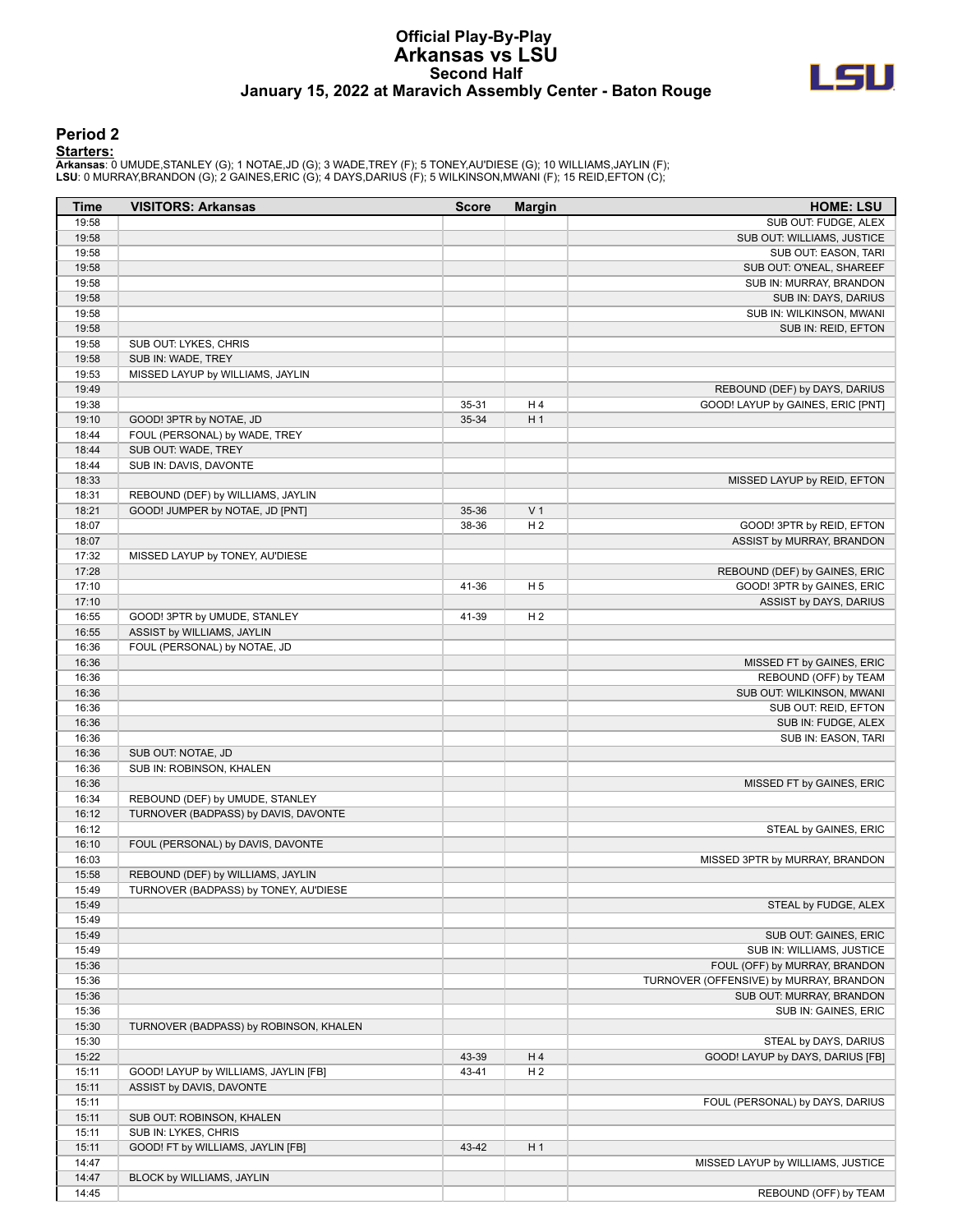| Time           | <b>VISITORS: Arkansas</b>                     | <b>Score</b>   | <b>Margin</b>  | <b>HOME: LSU</b>                                             |
|----------------|-----------------------------------------------|----------------|----------------|--------------------------------------------------------------|
| 14:45          |                                               |                |                | SUB OUT: DAYS, DARIUS                                        |
| 14:45          |                                               |                |                | SUB IN: REID, EFTON                                          |
| 14:44          |                                               |                |                | TURNOVER (OUTOFBOUNDS) by EASON, TARI                        |
| 14:32          |                                               |                |                | FOUL (PERSONAL) by GAINES, ERIC                              |
| 14:32          | MISSED FT by TONEY, AU'DIESE                  |                |                |                                                              |
| 14:32<br>14:32 | REBOUND (OFF) by TEAM                         | 43-43          | $\mathsf T$    |                                                              |
| 14:18          | GOOD! FT by TONEY, AU'DIESE                   |                |                | MISSED JUMPER by WILLIAMS, JUSTICE                           |
| 14:14          | REBOUND (DEF) by DAVIS, DAVONTE               |                |                |                                                              |
| 14:11          | MISSED LAYUP by DAVIS, DAVONTE                |                |                |                                                              |
| 14:09          |                                               |                |                | REBOUND (DEF) by EASON, TARI                                 |
| 14:07          | FOUL (PERSONAL) by LYKES, CHRIS               |                |                |                                                              |
| 14:07          |                                               |                |                | SUB OUT: WILLIAMS, JUSTICE                                   |
| 14:07          |                                               |                |                | SUB IN: WILKINSON, MWANI                                     |
| 13:55          |                                               |                |                | MISSED 3PTR by EASON, TARI                                   |
| 13:51          |                                               |                |                | REBOUND (OFF) by EASON, TARI                                 |
| 13:51          | FOUL (PERSONAL) by UMUDE, STANLEY             |                |                |                                                              |
| 13:51          |                                               | 44-43          | H <sub>1</sub> | GOOD! FT by EASON, TARI                                      |
| 13:51<br>13:51 | SUB OUT: UMUDE, STANLEY<br>SUB IN: WADE, TREY |                |                |                                                              |
| 13:51          |                                               | 45-43          | H <sub>2</sub> | GOOD! FT by EASON, TARI                                      |
| 13:49          | TURNOVER (LOSTBALL) by LYKES, CHRIS           |                |                |                                                              |
| 13:49          |                                               |                |                | STEAL by GAINES, ERIC                                        |
| 13:48          |                                               |                |                | FOUL (OFF) by GAINES, ERIC                                   |
| 13:48          |                                               |                |                | TURNOVER (OFFENSIVE) by GAINES, ERIC                         |
| 13:37          | MISSED 3PTR by TONEY, AU'DIESE                |                |                |                                                              |
| 13:32          | REBOUND (OFF) by DAVIS, DAVONTE               |                |                |                                                              |
| 13:26          | MISSED LAYUP by TONEY, AU'DIESE               |                |                |                                                              |
| 13:26          |                                               |                |                | BLOCK by WILKINSON, MWANI                                    |
| 13:26          | REBOUND (OFF) by TEAM                         |                |                |                                                              |
| 13:16          | GOOD! LAYUP by DAVIS, DAVONTE                 | 45-45          | T              |                                                              |
| 12:57<br>12:43 |                                               | 47-45          | H <sub>2</sub> | GOOD! JUMPER by GAINES, ERIC [PNT]<br>SUB OUT: EASON, TARI   |
| 12:43          |                                               |                |                | SUB IN: DAYS, DARIUS                                         |
| 12:27          | MISSED JUMPER by DAVIS, DAVONTE               |                |                |                                                              |
| 12:24          |                                               |                |                | REBOUND (DEF) by GAINES, ERIC                                |
| 12:15          |                                               |                |                | MISSED 3PTR by DAYS, DARIUS                                  |
| 12:11          |                                               |                |                | REBOUND (OFF) by GAINES, ERIC                                |
| 12:10          |                                               | 49-45          | H <sub>4</sub> | GOOD! LAYUP by FUDGE, ALEX [PNT]                             |
| 12:10          |                                               |                |                | ASSIST by GAINES, ERIC                                       |
| 11:45          | MISSED JUMPER by LYKES, CHRIS                 |                |                |                                                              |
| 11:41          |                                               |                |                | REBOUND (DEF) by FUDGE, ALEX                                 |
| 11:32          | FOUL (PERSONAL) by LYKES, CHRIS               |                |                |                                                              |
| 11:32<br>11:32 |                                               |                |                | SUB OUT: REID, EFTON                                         |
| 11:32          |                                               |                |                | SUB IN: EASON, TARI                                          |
| 11:32          | SUB OUT: LYKES, CHRIS                         |                |                |                                                              |
| 11:32          | SUB IN: NOTAE, JD                             |                |                |                                                              |
| 11:32          |                                               | $50 - 45$      | H <sub>5</sub> | GOOD! FT by DAYS, DARIUS                                     |
| 11:32          |                                               |                |                | MISSED FT by DAYS, DARIUS                                    |
| 11:31          | REBOUND (DEF) by WILLIAMS, JAYLIN             |                |                |                                                              |
| 11:25          |                                               |                |                | FOUL (PERSONAL) by WILKINSON, MWANI                          |
| 11:25          | MISSED FT by TONEY, AU'DIESE                  |                |                |                                                              |
| 11:25          | REBOUND (OFF) by TEAM                         |                |                |                                                              |
| 11:25          | GOOD! FT by TONEY, AU'DIESE [FB]              | 50-46          | H4             |                                                              |
| 11:06<br>11:03 | REBOUND (DEF) by WILLIAMS, JAYLIN             |                |                | MISSED JUMPER by GAINES, ERIC                                |
| 10:57          | GOOD! LAYUP by NOTAE, JD [PNT]                | 50-48          | H <sub>2</sub> |                                                              |
| 10:44          | FOUL (PERSONAL) by DAVIS, DAVONTE             |                |                |                                                              |
| 10:44          |                                               |                |                | SUB OUT: GAINES, ERIC                                        |
| 10:44          |                                               |                |                | SUB IN: WILLIAMS, JUSTICE                                    |
| 10:44          |                                               |                |                | MISSED FT by EASON, TARI                                     |
| 10:43          | REBOUND (DEF) by WILLIAMS, JAYLIN             |                |                |                                                              |
| 10:25          | TURNOVER (BADPASS) by DAVIS, DAVONTE          |                |                |                                                              |
| 10:25          |                                               |                |                | STEAL by WILLIAMS, JUSTICE                                   |
| 10:10          | FOUL (PERSONAL) by NOTAE, JD                  |                |                |                                                              |
| 10:10          | SUB OUT: NOTAE, JD                            |                |                |                                                              |
| 10:10          | SUB IN: UMUDE, STANLEY                        |                |                |                                                              |
| 10:10<br>10:10 |                                               | 51-48<br>52-48 | $H_3$<br>H4    | GOOD! FT by WILKINSON, MWANI<br>GOOD! FT by WILKINSON, MWANI |
| 09:45          | MISSED JUMPER by DAVIS, DAVONTE               |                |                |                                                              |
| 09:45          |                                               |                |                | <b>BLOCK by DAYS, DARIUS</b>                                 |
| 09:41          |                                               |                |                | REBOUND (DEF) by FUDGE, ALEX                                 |
| 09:35          |                                               |                |                | MISSED 3PTR by DAYS, DARIUS                                  |
| 09:30          |                                               |                |                | REBOUND (OFF) by FUDGE, ALEX                                 |
| 09:30          |                                               |                |                | MISSED LAYUP by FUDGE, ALEX                                  |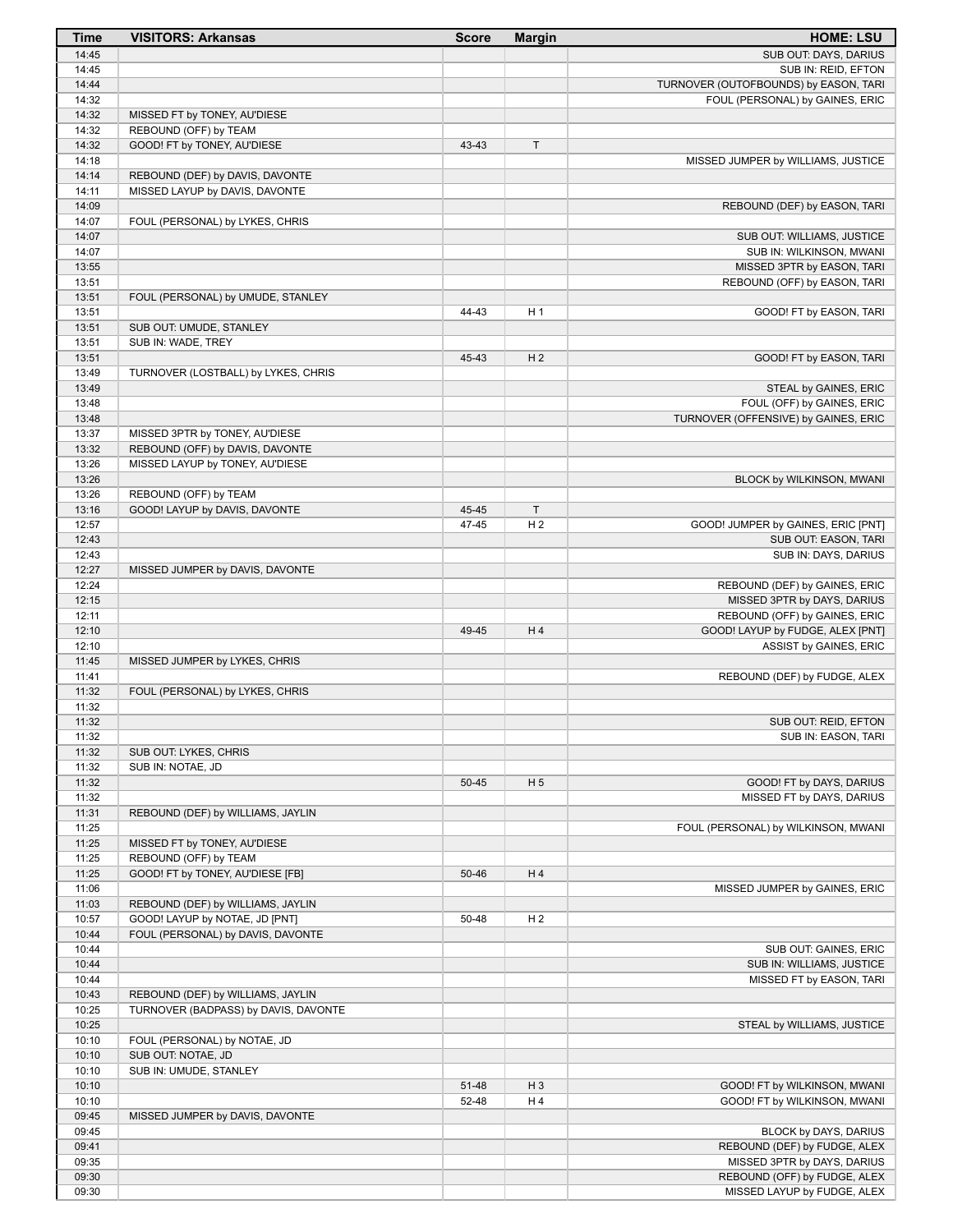| <b>Time</b>    | <b>VISITORS: Arkansas</b>                                       | <b>Score</b> | <b>Margin</b>  | <b>HOME: LSU</b>                                |
|----------------|-----------------------------------------------------------------|--------------|----------------|-------------------------------------------------|
| 09:29          |                                                                 |              |                | REBOUND (OFF) by TEAM                           |
| 09:29          |                                                                 |              |                | SUB IN: GAINES, ERIC                            |
| 09:29          |                                                                 |              |                | SUB OUT: WILKINSON, MWANI                       |
| 09:29<br>09:29 | SUB OUT: UMUDE, STANLEY<br>SUB IN: LYKES, CHRIS                 |              |                |                                                 |
| 09:26          | FOUL (PERSONAL) by WILLIAMS, JAYLIN                             |              |                |                                                 |
| 09:26          |                                                                 | 53-48        | H <sub>5</sub> | GOOD! FT by EASON, TARI                         |
| 09:26          |                                                                 | 54-48        | H <sub>6</sub> | GOOD! FT by EASON, TARI                         |
| 09:05          | TURNOVER (LOSTBALL) by DAVIS, DAVONTE                           |              |                |                                                 |
| 09:05          |                                                                 |              |                | STEAL by FUDGE, ALEX                            |
| 09:01          |                                                                 | 56-48        | H 8            | GOOD! DUNK by EASON, TARI                       |
| 09:01<br>09:01 | TIMEOUT 30SEC<br>SUB OUT: DAVIS, DAVONTE                        |              |                |                                                 |
| 09:01          | SUB IN: NOTAE, JD                                               |              |                |                                                 |
| 08:50          | TURNOVER (10SEC) by TEAM                                        |              |                |                                                 |
| 08:32          |                                                                 |              |                | TURNOVER (BADPASS) by EASON, TARI               |
| 08:32          | STEAL by WILLIAMS, JAYLIN                                       |              |                |                                                 |
| 08:25          | MISSED JUMPER by LYKES, CHRIS                                   |              |                |                                                 |
| 08:18          | REBOUND (OFF) by WADE, TREY                                     |              |                |                                                 |
| 08:18<br>08:17 | MISSED LAYUP by WADE, TREY<br>REBOUND (OFF) by WILLIAMS, JAYLIN |              |                |                                                 |
| 08:15          | MISSED JUMPER by WILLIAMS, JAYLIN                               |              |                |                                                 |
| 08:11          |                                                                 |              |                | REBOUND (DEF) by FUDGE, ALEX                    |
| 07:45          |                                                                 |              |                | TURNOVER (BADPASS) by DAYS, DARIUS              |
| 07:45          | STEAL by WILLIAMS, JAYLIN                                       |              |                |                                                 |
| 07:40          | MISSED JUMPER by LYKES, CHRIS                                   |              |                |                                                 |
| 07:37          |                                                                 |              |                | REBOUND (DEF) by WILLIAMS, JUSTICE              |
| 07:09<br>07:06 | REBOUND (DEF) by NOTAE, JD                                      |              |                | MISSED 3PTR by GAINES, ERIC                     |
| 06:55          | GOOD! LAYUP by WADE, TREY                                       | 56-50        | H <sub>6</sub> |                                                 |
| 06:55          | ASSIST by NOTAE, JD                                             |              |                |                                                 |
| 06:46          |                                                                 |              |                | FOUL (OFF) by GAINES, ERIC                      |
| 06:46          |                                                                 |              |                | TURNOVER (OFFENSIVE) by GAINES, ERIC            |
| 06:46          |                                                                 |              |                |                                                 |
| 06:46          |                                                                 |              |                | SUB OUT: GAINES, ERIC                           |
| 06:46<br>06:46 |                                                                 |              |                | SUB OUT: FUDGE, ALEX                            |
| 06:46          |                                                                 |              |                | SUB OUT: EASON, TARI<br>SUB IN: MURRAY, BRANDON |
| 06:46          |                                                                 |              |                | SUB IN: WILKINSON, MWANI                        |
| 06:46          |                                                                 |              |                | SUB IN: REID, EFTON                             |
| 06:46          | SUB OUT: WADE, TREY                                             |              |                |                                                 |
| 06:46          | SUB OUT: LYKES, CHRIS                                           |              |                |                                                 |
| 06:46          | SUB IN: UMUDE, STANLEY                                          |              |                |                                                 |
| 06:46          | SUB IN: DAVIS, DAVONTE<br>MISSED JUMPER by NOTAE, JD            |              |                |                                                 |
| 06:23<br>06:21 |                                                                 |              |                | REBOUND (DEF) by REID, EFTON                    |
| 06:01          |                                                                 |              |                | MISSED LAYUP by REID, EFTON                     |
| 05:56          | REBOUND (DEF) by WILLIAMS, JAYLIN                               |              |                |                                                 |
| 05:46          | MISSED 3PTR by WILLIAMS, JAYLIN                                 |              |                |                                                 |
| 05:41          |                                                                 |              |                | REBOUND (DEF) by MURRAY, BRANDON                |
| 05:31          |                                                                 |              |                | SUB OUT: DAYS, DARIUS                           |
| 05:31          |                                                                 |              |                | SUB OUT: WILLIAMS, JUSTICE                      |
| 05:31<br>05:31 |                                                                 |              |                | SUB IN: GAINES, ERIC<br>SUB IN: EASON, TARI     |
| 05:20          |                                                                 |              |                | MISSED LAYUP by MURRAY, BRANDON                 |
| 05:18          | REBOUND (DEF) by WILLIAMS, JAYLIN                               |              |                |                                                 |
| 04:54          | GOOD! 3PTR by DAVIS, DAVONTE                                    | 56-53        | $H_3$          |                                                 |
| 04:54          | ASSIST by NOTAE, JD                                             |              |                |                                                 |
| 04:27          |                                                                 |              |                | TURNOVER (BADPASS) by GAINES, ERIC              |
| 04:27          | STEAL by NOTAE, JD                                              |              |                |                                                 |
| 04:17<br>04:11 | MISSED 3PTR by NOTAE, JD<br>REBOUND (OFF) by TONEY, AU'DIESE    |              |                |                                                 |
| 04:11          | GOOD! LAYUP by TONEY, AU'DIESE                                  | 56-55        | H <sub>1</sub> |                                                 |
| 03:57          |                                                                 |              |                | MISSED LAYUP by EASON, TARI                     |
| 03:55          | REBOUND (DEF) by DAVIS, DAVONTE                                 |              |                |                                                 |
| 03:31          | GOOD! 3PTR by NOTAE, JD                                         | 56-58        | V <sub>2</sub> |                                                 |
| 03:22          |                                                                 |              |                | TIMEOUT 30SEC                                   |
| 03:22          |                                                                 |              |                | SUB OUT: WILKINSON, MWANI                       |
| 03:22          |                                                                 |              |                | SUB OUT: REID, EFTON                            |
| 03:22<br>03:22 |                                                                 |              |                | SUB IN: FUDGE, ALEX<br>SUB IN: DAYS, DARIUS     |
| 03:09          |                                                                 |              |                | MISSED JUMPER by DAYS, DARIUS                   |
| 03:05          | REBOUND (DEF) by UMUDE, STANLEY                                 |              |                |                                                 |
| 02:40          | MISSED 3PTR by NOTAE, JD                                        |              |                |                                                 |
| 02:35          |                                                                 |              |                | REBOUND (DEF) by EASON, TARI                    |
| 02:16          |                                                                 | 58-58        | T              | GOOD! DUNK by FUDGE, ALEX                       |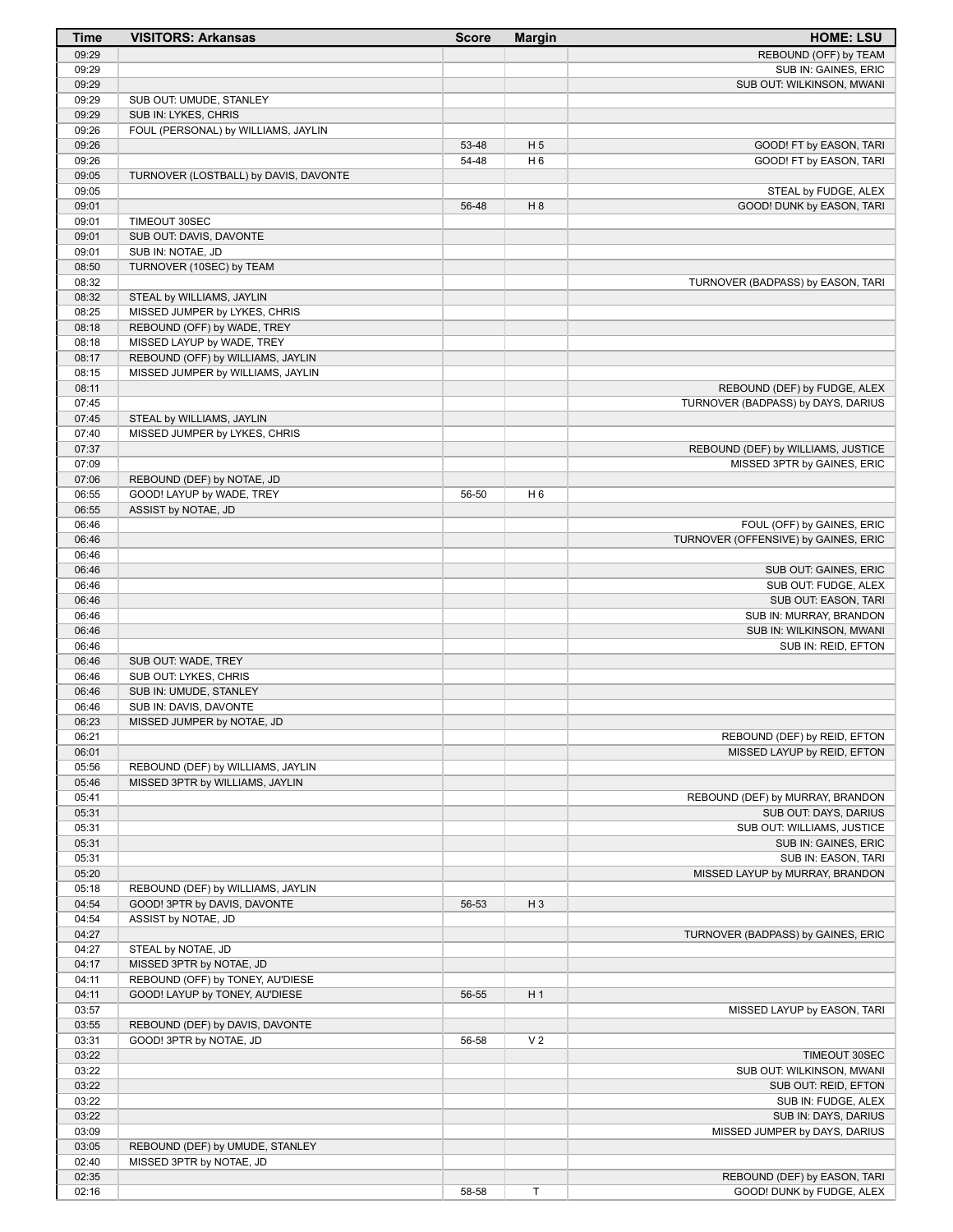| <b>Time</b> | <b>VISITORS: Arkansas</b>         | <b>Score</b> | <b>Margin</b>  | <b>HOME: LSU</b>                        |
|-------------|-----------------------------------|--------------|----------------|-----------------------------------------|
| 01:45       | TIMEOUT 30SEC                     |              |                |                                         |
| 01:40       | TURNOVER (SHOTCLOCK) by TEAM      |              |                |                                         |
| 01:29       |                                   |              |                | MISSED LAYUP by GAINES, ERIC            |
| 01:25       | REBOUND (DEF) by TEAM             |              |                |                                         |
| 01:12       | GOOD! 3PTR by WILLIAMS, JAYLIN    | 58-61        | V <sub>3</sub> |                                         |
| 01:12       | ASSIST by NOTAE, JD               |              |                |                                         |
| 00:59       |                                   |              |                | FOUL (OFF) by MURRAY, BRANDON           |
| 00:59       |                                   |              |                | TURNOVER (OFFENSIVE) by MURRAY, BRANDON |
| 00:59       |                                   |              |                | SUB OUT: MURRAY, BRANDON                |
| 00:59       |                                   |              |                | SUB IN: WILKINSON, MWANI                |
| 00:33       | TURNOVER (LOSTBALL) by NOTAE, JD  |              |                |                                         |
| 00:33       |                                   |              |                | STEAL by EASON, TARI                    |
| 00:27       |                                   |              |                | TURNOVER (LOSTBALL) by WILKINSON, MWANI |
| 00:27       | STEAL by TONEY, AU'DIESE          |              |                |                                         |
| 00:22       |                                   |              |                | FOUL (PERSONAL) by DAYS, DARIUS         |
| 00:22       | MISSED FT by NOTAE, JD            |              |                |                                         |
| 00:22       | REBOUND (OFF) by UMUDE, STANLEY   |              |                |                                         |
| 00:22       | GOOD! LAYUP by UMUDE. STANLEY     | 58-63        | V <sub>5</sub> |                                         |
| 00:15       |                                   |              |                | MISSED 3PTR by EASON, TARI              |
| 00:13       | REBOUND (DEF) by TONEY, AU'DIESE  |              |                |                                         |
| 00:11       |                                   |              |                | FOUL (PERSONAL) by DAYS, DARIUS         |
| 00:11       |                                   |              |                | SUB OUT: DAYS, DARIUS                   |
| 00:11       |                                   |              |                | SUB IN: WILLIAMS, JUSTICE               |
| 00:11       | GOOD! FT by TONEY, AU'DIESE       | 58-64        | $V_6$          |                                         |
| 00:11       | GOOD! FT by TONEY, AU'DIESE       | 58-65        | V <sub>7</sub> |                                         |
| 00:06       |                                   |              |                | MISSED 3PTR by GAINES, ERIC             |
| 00:03       | REBOUND (DEF) by WILLIAMS, JAYLIN |              |                |                                         |

# **Arkansas 65, LSU 58**

| <b>Points (This Period)</b> | <b>ARK</b>     | LSU            |
|-----------------------------|----------------|----------------|
| In the Paint                | 14             | 12             |
| Off Turns                   |                |                |
| 2nd Chance                  | 6              |                |
| Fast Break                  |                |                |
| Bench                       | 5              | 10             |
| Per Poss                    | 1.000<br>15/34 | 0.758<br>12/33 |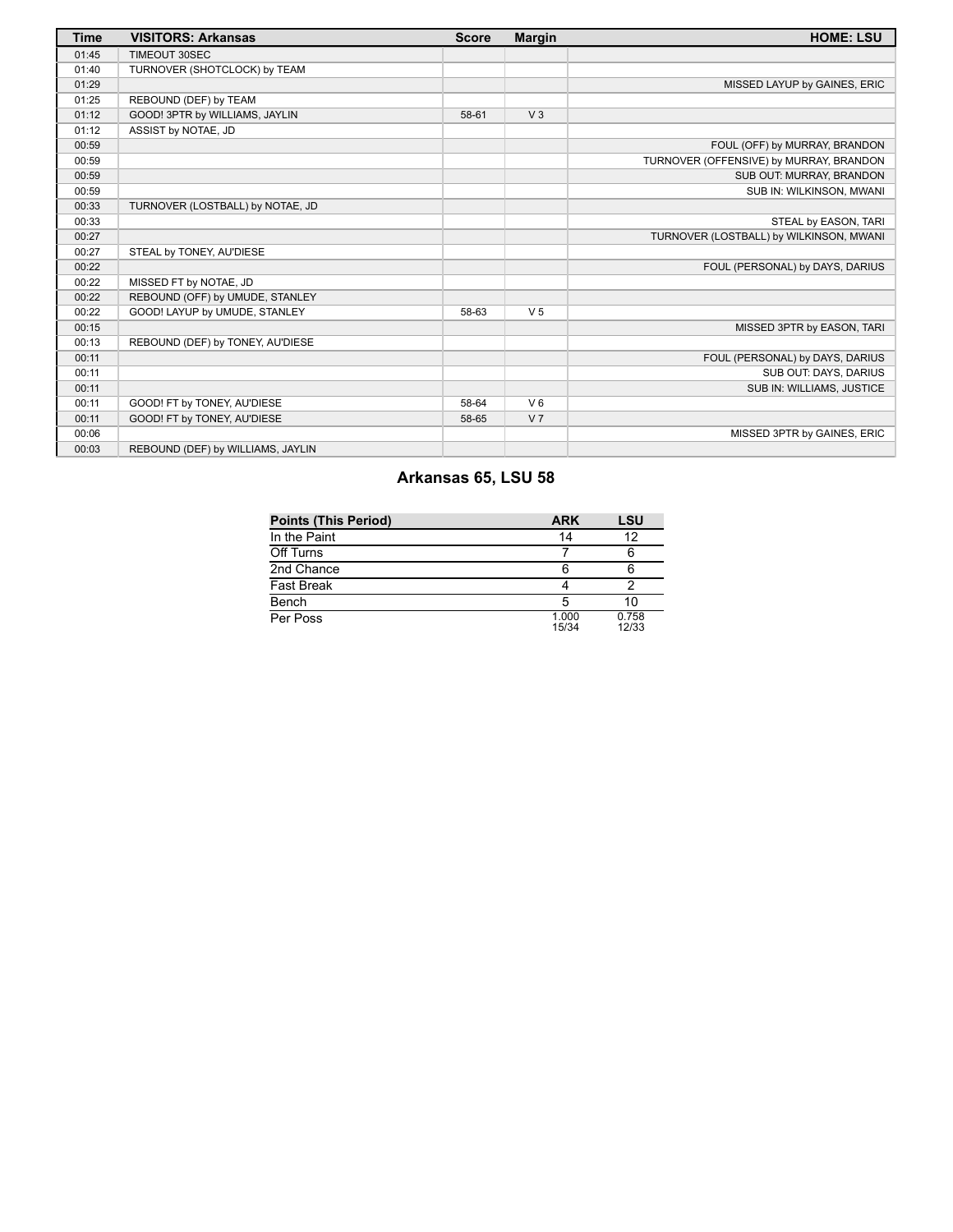### **Official Scoring/Possession Reference Chart Arkansas vs LSU Period 1 January 15, 2022 at Maravich Assembly Center - Baton Rouge**



#### **Period 1**

<mark>Starters :</mark><br>Arkansas: 0 UMUDE,STANLEY (G); 1 NOTAE,JD (G); 3 WADE,TREY (F); 5 TONEY,AU'DIESE (G); 10 WILLIAMS,JAYLIN (F);<br>LSU: 0 MURRAY,BRANDON (G); 2 GAINES,ERIC (G); 4 DAYS,DARIUS (F); 5 WILKINSON,MWANI (F); 15 REID,EFT

| Time  | <b>VISITORS: Arkansas</b>             | <b>Score</b> | <b>Margin</b>  | <b>HOME: LSU</b>                   |
|-------|---------------------------------------|--------------|----------------|------------------------------------|
| 19:37 |                                       | $2 - 0$      | H <sub>2</sub> | GOOD! JUMPER by REID, EFTON [PNT]  |
| 18:31 | GOOD! LAYUP by TONEY, AU'DIESE        | $2 - 2$      | $\mathsf{T}$   |                                    |
| 18:14 |                                       | $4 - 2$      | H <sub>2</sub> | GOOD! JUMPER by REID, EFTON        |
| 17:48 |                                       | $6-2$        | H4             | GOOD! JUMPER by MURRAY, BRANDON    |
| 15:41 |                                       | $9 - 2$      | H 7            | GOOD! 3PTR by EASON, TARI          |
| 14:32 | GOOD! JUMPER by WILLIAMS, JAYLIN      | 9-4          | H <sub>5</sub> |                                    |
| 14:15 |                                       | $11 - 4$     | H 7            | GOOD! LAYUP by FUDGE, ALEX [PNT]   |
| 13:34 | GOOD! LAYUP by NOTAE, JD              | $11 - 6$     | H <sub>5</sub> |                                    |
| 13:34 | GOOD! FT by NOTAE, JD                 | $11 - 7$     | H4             |                                    |
| 12:58 | GOOD! JUMPER by LYKES, CHRIS          | $11-9$       | H <sub>2</sub> |                                    |
| 12:41 |                                       | $14-9$       | H <sub>5</sub> | GOOD! 3PTR by FUDGE, ALEX          |
| 12:20 |                                       | $16-9$       | H 7            | GOOD! LAYUP by GAINES, ERIC [FB]   |
| 12:04 | GOOD! LAYUP by DAVIS, DAVONTE         | $16 - 11$    | H <sub>5</sub> |                                    |
| 11:32 | GOOD! LAYUP by WILLIAMS, JAYLIN [PNT] | $16 - 13$    | $H_3$          |                                    |
| 11:32 | GOOD! FT by WILLIAMS, JAYLIN          | $16 - 14$    | H <sub>2</sub> |                                    |
| 10:24 |                                       | $18 - 14$    | H4             | GOOD! LAYUP by GAINES, ERIC        |
| 10:00 | GOOD! JUMPER by LYKES, CHRIS          | 18-16        | H <sub>2</sub> |                                    |
| 09:00 | GOOD! LAYUP by NOTAE, JD              | $18-18$      | $\mathsf{T}$   |                                    |
| 08:27 |                                       | $20 - 18$    | H <sub>2</sub> | GOOD! LAYUP by EASON, TARI         |
| 07:28 | GOOD! LAYUP by NOTAE, JD              | 20-20        | $\mathsf{T}$   |                                    |
| 06:59 | GOOD! FT by LYKES, CHRIS              | 20-21        | V <sub>1</sub> |                                    |
| 06:59 | GOOD! FT by LYKES, CHRIS              | 20-22        | V <sub>2</sub> |                                    |
| 06:33 |                                       | 23-22        | H <sub>1</sub> | GOOD! 3PTR by FUDGE, ALEX          |
| 06:26 | GOOD! DUNK by TONEY, AU'DIESE [FB]    | 23-24        | V <sub>1</sub> |                                    |
| 04:11 |                                       | 24-24        | $\mathsf T$    | GOOD! FT by FUDGE, ALEX [FB]       |
| 03:53 | GOOD! LAYUP by TONEY, AU'DIESE        | 24-26        | V <sub>2</sub> |                                    |
| 03:08 |                                       | 25-26        | V <sub>1</sub> | GOOD! FT by WILLIAMS, JUSTICE      |
| 03:08 |                                       | 26-26        | $\mathsf{T}$   | GOOD! FT by WILLIAMS, JUSTICE      |
| 03:00 | GOOD! FT by UMUDE, STANLEY [FB]       | 26-27        | V <sub>1</sub> |                                    |
| 03:00 | GOOD! FT by UMUDE, STANLEY [FB]       | 26-28        | V <sub>2</sub> |                                    |
| 02:36 |                                       | 28-28        | T              | GOOD! LAYUP by EASON, TARI         |
| 02:08 | GOOD! FT by UMUDE, STANLEY            | 28-29        | V <sub>1</sub> |                                    |
| 01:51 |                                       | 30-29        | H <sub>1</sub> | GOOD! JUMPER by GAINES, ERIC [PNT] |
| 01:21 |                                       | 32-29        | $H_3$          | GOOD! LAYUP by WILLIAMS, JUSTICE   |
| 00:35 | GOOD! FT by NOTAE, JD [FB]            | 32-30        | H <sub>2</sub> |                                    |
| 00:35 | GOOD! FT by NOTAE, JD [FB]            | $32 - 31$    | H <sub>1</sub> |                                    |
| 00:11 |                                       | 33-31        | H <sub>2</sub> | GOOD! FT by GAINES, ERIC           |

**Arkansas 31, LSU 33**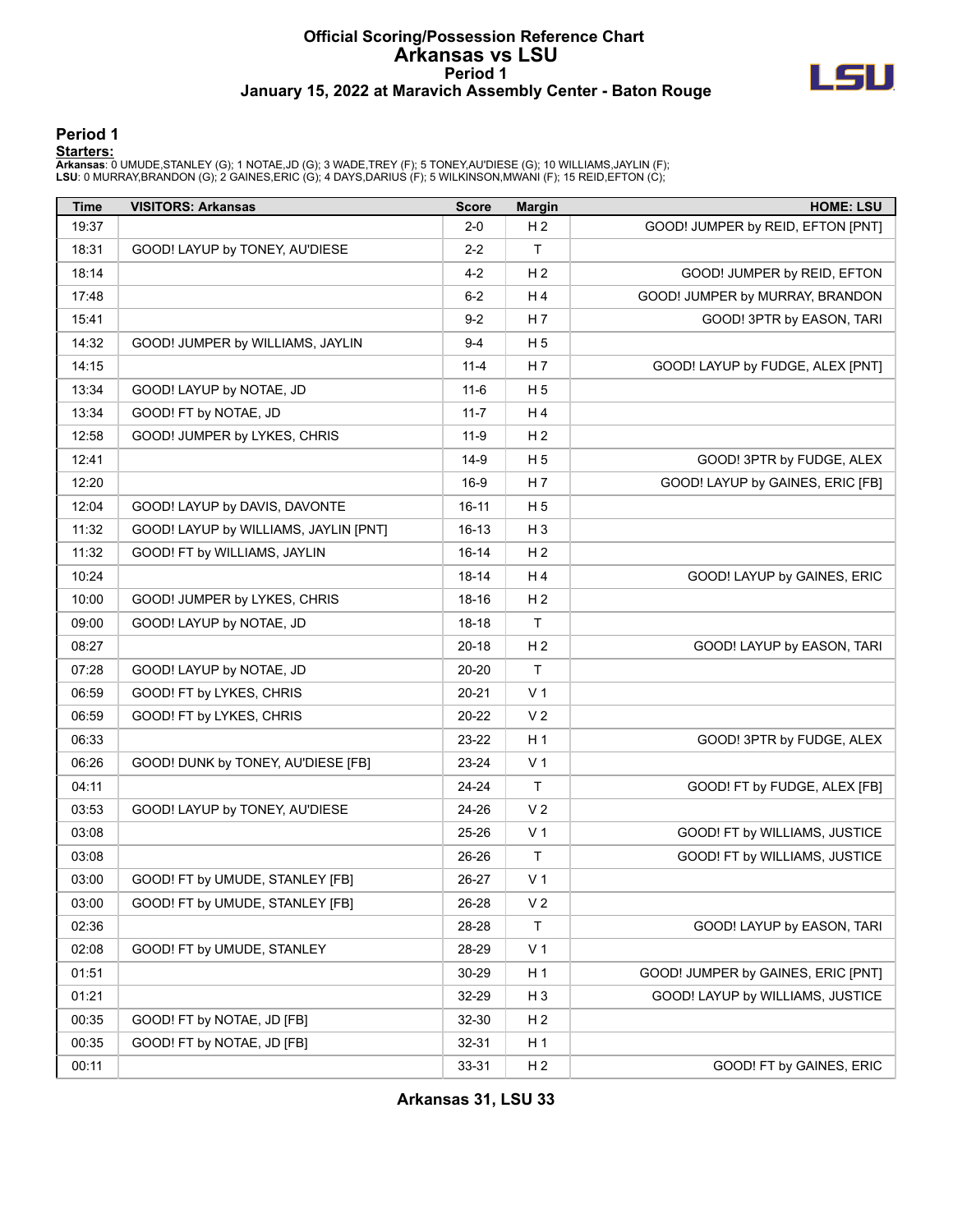### **Official Scoring/Possession Reference Chart Arkansas vs LSU Period 2 January 15, 2022 at Maravich Assembly Center - Baton Rouge**



#### **Period 2**

#### **Starters:**

**Arkansas**: 0 UMUDE,STANLEY (G); 1 NOTAE,JD (G); 3 WADE,TREY (F); 5 TONEY,AU'DIESE (G); 10 WILLIAMS,JAYLIN (F);<br>**LSU**: 0 MURRAY,BRANDON (G); 2 GAINES,ERIC (G); 4 DAYS,DARIUS (F); 5 WILKINSON,MWANI (F); 15 REID,EFTON (C);

| <b>Time</b> | <b>VISITORS: Arkansas</b>            | <b>Score</b> | <b>Margin</b>  | <b>HOME: LSU</b>                   |
|-------------|--------------------------------------|--------------|----------------|------------------------------------|
| 19:38       |                                      | 35-31        | H 4            | GOOD! LAYUP by GAINES, ERIC [PNT]  |
| 19:10       | GOOD! 3PTR by NOTAE, JD              | 35-34        | H <sub>1</sub> |                                    |
| 18:21       | GOOD! JUMPER by NOTAE, JD [PNT]      | 35-36        | V <sub>1</sub> |                                    |
| 18:07       |                                      | 38-36        | H <sub>2</sub> | GOOD! 3PTR by REID, EFTON          |
| 17:10       |                                      | 41-36        | H 5            | GOOD! 3PTR by GAINES, ERIC         |
| 16:55       | GOOD! 3PTR by UMUDE, STANLEY         | 41-39        | H <sub>2</sub> |                                    |
| 15:22       |                                      | 43-39        | H4             | GOOD! LAYUP by DAYS, DARIUS [FB]   |
| 15:11       | GOOD! LAYUP by WILLIAMS, JAYLIN [FB] | 43-41        | H <sub>2</sub> |                                    |
| 15:11       | GOOD! FT by WILLIAMS, JAYLIN [FB]    | 43-42        | H <sub>1</sub> |                                    |
| 14:32       | GOOD! FT by TONEY, AU'DIESE          | 43-43        | $\sf T$        |                                    |
| 13:51       |                                      | 44-43        | H <sub>1</sub> | GOOD! FT by EASON, TARI            |
| 13:51       |                                      | 45-43        | H <sub>2</sub> | GOOD! FT by EASON, TARI            |
| 13:16       | GOOD! LAYUP by DAVIS, DAVONTE        | 45-45        | $\top$         |                                    |
| 12:57       |                                      | 47-45        | H <sub>2</sub> | GOOD! JUMPER by GAINES, ERIC [PNT] |
| 12:10       |                                      | 49-45        | H 4            | GOOD! LAYUP by FUDGE, ALEX [PNT]   |
| 11:32       |                                      | 50-45        | H <sub>5</sub> | GOOD! FT by DAYS, DARIUS           |
| 11:25       | GOOD! FT by TONEY, AU'DIESE [FB]     | 50-46        | H 4            |                                    |
| 10:57       | GOOD! LAYUP by NOTAE, JD [PNT]       | 50-48        | H <sub>2</sub> |                                    |
| 10:10       |                                      | 51-48        | H <sub>3</sub> | GOOD! FT by WILKINSON, MWANI       |
| 10:10       |                                      | 52-48        | H4             | GOOD! FT by WILKINSON, MWANI       |
| 09:26       |                                      | 53-48        | H <sub>5</sub> | GOOD! FT by EASON, TARI            |
| 09:26       |                                      | 54-48        | H <sub>6</sub> | GOOD! FT by EASON, TARI            |
| 09:01       |                                      | 56-48        | H <sub>8</sub> | GOOD! DUNK by EASON, TARI          |
| 06:55       | GOOD! LAYUP by WADE, TREY            | 56-50        | H <sub>6</sub> |                                    |
| 04:54       | GOOD! 3PTR by DAVIS, DAVONTE         | 56-53        | $H_3$          |                                    |
| 04:11       | GOOD! LAYUP by TONEY, AU'DIESE       | 56-55        | H <sub>1</sub> |                                    |
| 03:31       | GOOD! 3PTR by NOTAE, JD              | 56-58        | V <sub>2</sub> |                                    |
| 02:16       |                                      | 58-58        | $\sf T$        | GOOD! DUNK by FUDGE, ALEX          |
| 01:12       | GOOD! 3PTR by WILLIAMS, JAYLIN       | 58-61        | V <sub>3</sub> |                                    |
| 00:22       | GOOD! LAYUP by UMUDE, STANLEY        | 58-63        | V <sub>5</sub> |                                    |
| 00:11       | GOOD! FT by TONEY, AU'DIESE          | 58-64        | $V_6$          |                                    |
| 00:11       | GOOD! FT by TONEY, AU'DIESE          | 58-65        | V <sub>7</sub> |                                    |

**Arkansas 65, LSU 58**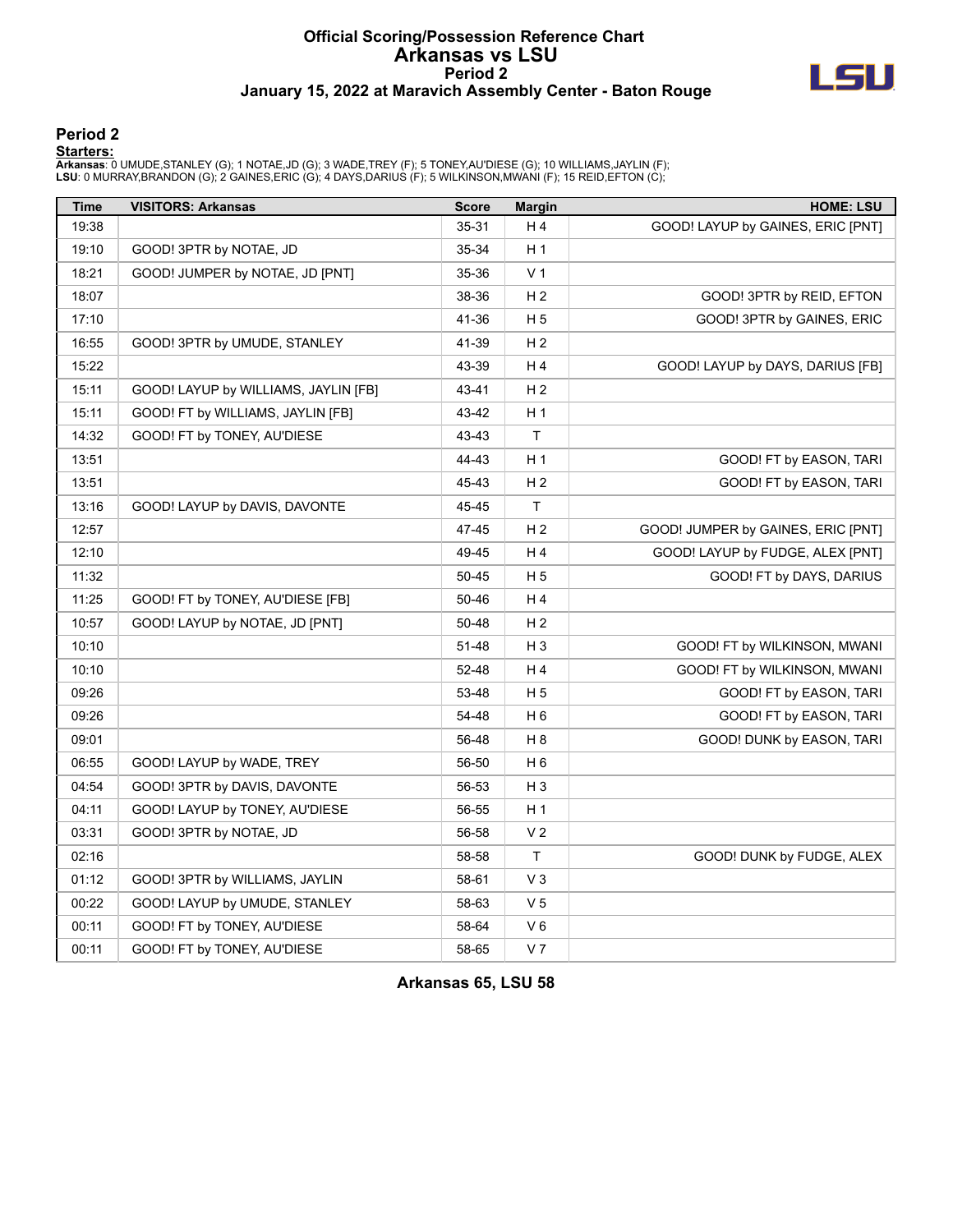#### **Official Substitutions Log Arkansas vs LSU Period 1 January 15, 2022 at Maravich Assembly Center - Baton Rouge**



| <b>VISITORS: Arkansas</b>    | <b>Time</b> | <b>Score</b> | <b>HOME: LSU</b>           |
|------------------------------|-------------|--------------|----------------------------|
| 0 UMUDE, STANLEY             |             |              | 0 MURRAY, BRANDON          |
| 1 NOTAE, JD                  |             |              | 2 GAINES, ERIC             |
| 3 WADE, TREY                 |             |              | 4 DAYS, DARIUS             |
| 5 TONEY, AU'DIESE            |             |              | 5 WILKINSON, MWANI         |
| 10 WILLIAMS, JAYLIN          |             |              | 15 REID, EFTON             |
| SUB OUT: 0 UMUDE, STANLEY    | 16:44       | $2 - 6$      |                            |
| SUB IN: 4 DAVIS, DAVONTE     | 16:44       |              |                            |
|                              | 16:09       | $2 - 6$      | SUB OUT: REID, EFTON       |
|                              | 16:09       |              | SUB IN: EASON, TARI        |
|                              | 15:32       | $2 - 9$      | SUB OUT: GAINES, ERIC      |
|                              | 15:32       |              | SUB OUT: WILKINSON, MWANI  |
|                              | 15:32       |              | SUB IN: FUDGE, ALEX        |
|                              | 15:32       |              | SUB IN: WILLIAMS, JUSTICE  |
|                              | 14:54       | $2 - 9$      | SUB OUT: MURRAY, BRANDON   |
|                              | 14:54       |              | SUB IN: GAINES, ERIC       |
| SUB OUT: 5 TONEY, AU'DIESE   | 14:54       |              |                            |
| SUB IN: 11 LYKES, CHRIS      | 14:54       |              |                            |
|                              | 13:34       | $4 - 11$     | SUB OUT: DAYS, DARIUS      |
|                              | 13:34       |              | SUB IN: REID, EFTON        |
| SUB OUT: 3 WADE, TREY        | 13:34       |              |                            |
| SUB IN: 5 TONEY, AU'DIESE    | 13:34       |              |                            |
|                              | 13:20       | $7 - 11$     | SUB OUT: REID, EFTON       |
|                              | 13:20       |              | SUB IN: DAYS, DARIUS       |
|                              | 12:33       | $9 - 14$     | SUB OUT: WILLIAMS, JUSTICE |
|                              | 12:33       |              | SUB IN: WILKINSON, MWANI   |
|                              | 11:32       | 13-16        | SUB OUT: FUDGE, ALEX       |
|                              | 11:32       |              | SUB OUT: EASON, TARI       |
|                              | 11:32       |              | SUB IN: MURRAY, BRANDON    |
|                              | 11:32       |              | SUB IN: O'NEAL, SHAREEF    |
| SUB OUT: 10 WILLIAMS, JAYLIN | 11:32       |              |                            |
| SUB IN: 3 WADE, TREY         | 11:32       |              |                            |
|                              | 09:10       | $16-18$      | SUB OUT: DAYS, DARIUS      |
|                              | 09:10       |              | SUB IN: EASON, TARI        |
| SUB OUT: 3 WADE, TREY        | 09:10       |              |                            |
| SUB IN: 10 WILLIAMS, JAYLIN  | 09:10       |              |                            |
|                              | 07:56       | 18-20        | SUB OUT: O'NEAL, SHAREEF   |
|                              | 07:56       |              | SUB IN: REID, EFTON        |
|                              | 07:17       | 20-20        | SUB OUT: WILKINSON, MWANI  |
|                              | 07:17       |              | SUB IN: FUDGE, ALEX        |
| SUB OUT: 1 NOTAE, JD         | 07:17       |              |                            |
| SUB IN: 0 UMUDE, STANLEY     | 07:17       |              |                            |
|                              | 07:06       | 20-20        | SUB OUT: REID, EFTON       |
|                              | 07:06       |              | <b>SUB IN: DAYS.DARIUS</b> |
|                              | 06:59       | 20-20        | SUB OUT: MURRAY, BRANDON   |
|                              | 06:59       |              | SUB IN: WILLIAMS, JUSTICE  |
|                              | 05:20       | 24-23        | SUB OUT: EASON, TARI       |
|                              | 05:20       |              | SUB IN: O'NEAL, SHAREEF    |
|                              | 04:11       | 24-24        | SUB OUT: DAYS, DARIUS      |
|                              | 04:11       |              | SUB IN: WILKINSON, MWANI   |
| SUB OUT: 10 WILLIAMS, JAYLIN | 04:11       |              |                            |
| SUB IN: 23 VANOVER, CONNOR   | 04:11       |              |                            |
|                              | 03:19       | 26-24        | SUB OUT: FUDGE, ALEX       |
|                              | 03:19       |              | SUB OUT: O'NEAL, SHAREEF   |
|                              | 03:19       |              | SUB IN: DAYS, DARIUS       |
|                              | 03:19       |              | SUB IN: EASON, TARI        |
| SUB OUT: 23 VANOVER, CONNOR  | 03:19       |              |                            |
| SUB IN: 3 WADE, TREY         | 03:19       |              |                            |
|                              | 02:08       | 28-28        | SUB OUT: WILKINSON, MWANI  |
|                              | 02:08       |              | SUB IN: O'NEAL, SHAREEF    |
|                              | 02:08       |              | SUB OUT: DAYS, DARIUS      |
|                              | 02:08       |              | SUB IN: FUDGE, ALEX        |
| SUB OUT: 0 UMUDE, STANLEY    | 00:50       | 29-32        |                            |
| SUB OUT: 3 WADE, TREY        | 00:50       |              |                            |
| SUB IN: 1 NOTAE, JD          | 00:50       |              |                            |
| SUB IN: 10 WILLIAMS, JAYLIN  | 00:50       |              |                            |
| SUB OUT: 1 NOTAE, JD         | 00:50       |              |                            |
| SUB IN: 0 UMUDE, STANLEY     | 00:50       |              |                            |
| SUB OUT: 4 DAVIS, DAVONTE    | 00:35       | 29-32        |                            |
| SUB IN: 1 NOTAE, JD          | 00:35       |              |                            |
|                              |             |              |                            |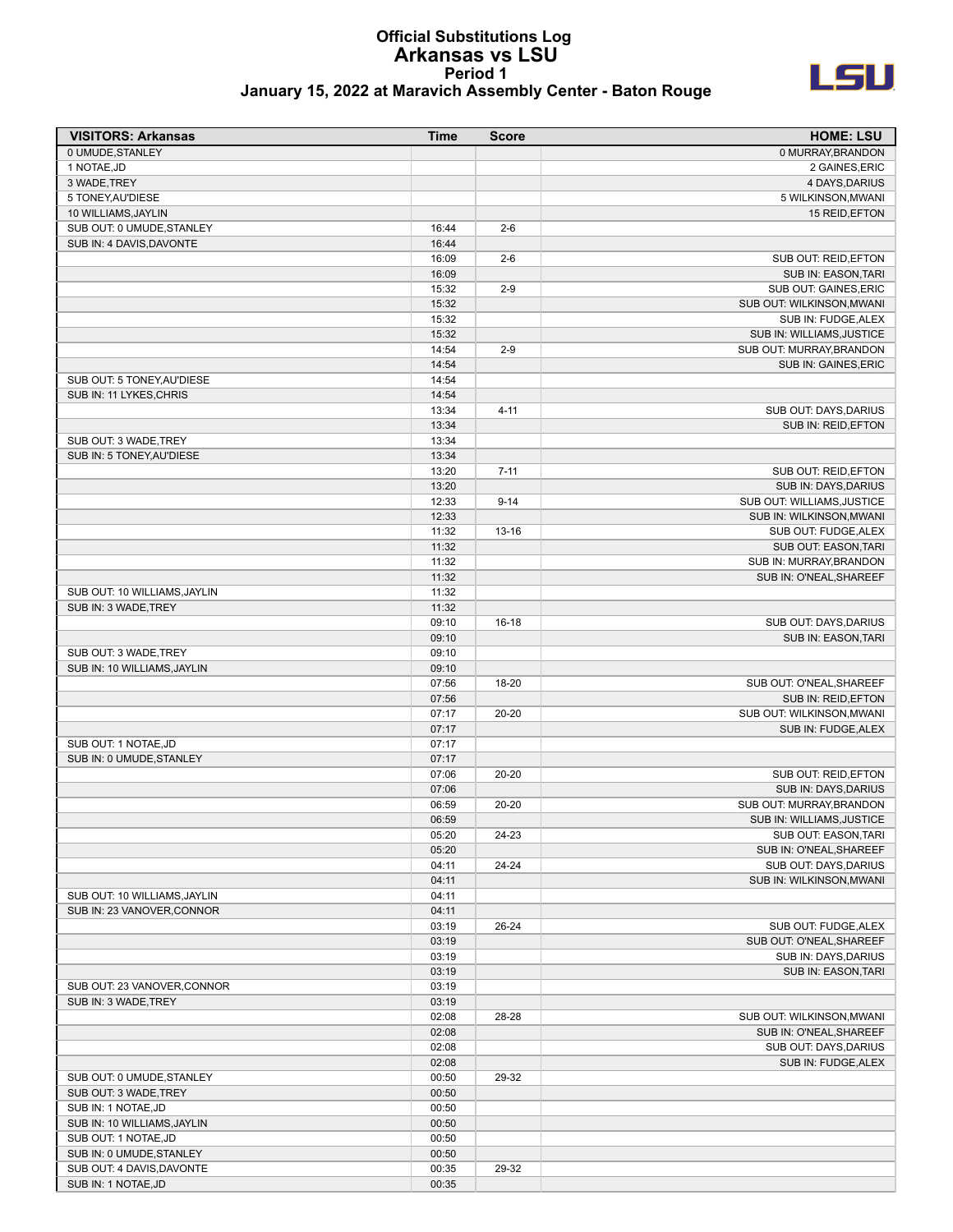| <b>VISITORS: Arkansas</b>    | <b>Time</b> | <b>Score</b> | <b>HOME: LSU</b> |
|------------------------------|-------------|--------------|------------------|
| SUB OUT: 10 WILLIAMS, JAYLIN | 00:35       |              |                  |
| SUB IN: 3 WADE, TREY         | 00:35       |              |                  |
| SUB OUT: 1 NOTAE, JD         | 00:35       |              |                  |
| SUB IN: 23 VANOVER.CONNOR    | 00:35       |              |                  |
| SUB OUT: 3 WADE, TREY        | 00:11       | $31 - 32$    |                  |
| SUB IN: 1 NOTAE, JD          | 00:11       |              |                  |
| SUB OUT: 23 VANOVER.CONNOR   | 00:11       |              |                  |
| SUB IN: 10 WILLIAMS, JAYLIN  | 00:11       |              |                  |

**Arkansas 31, LSU 33**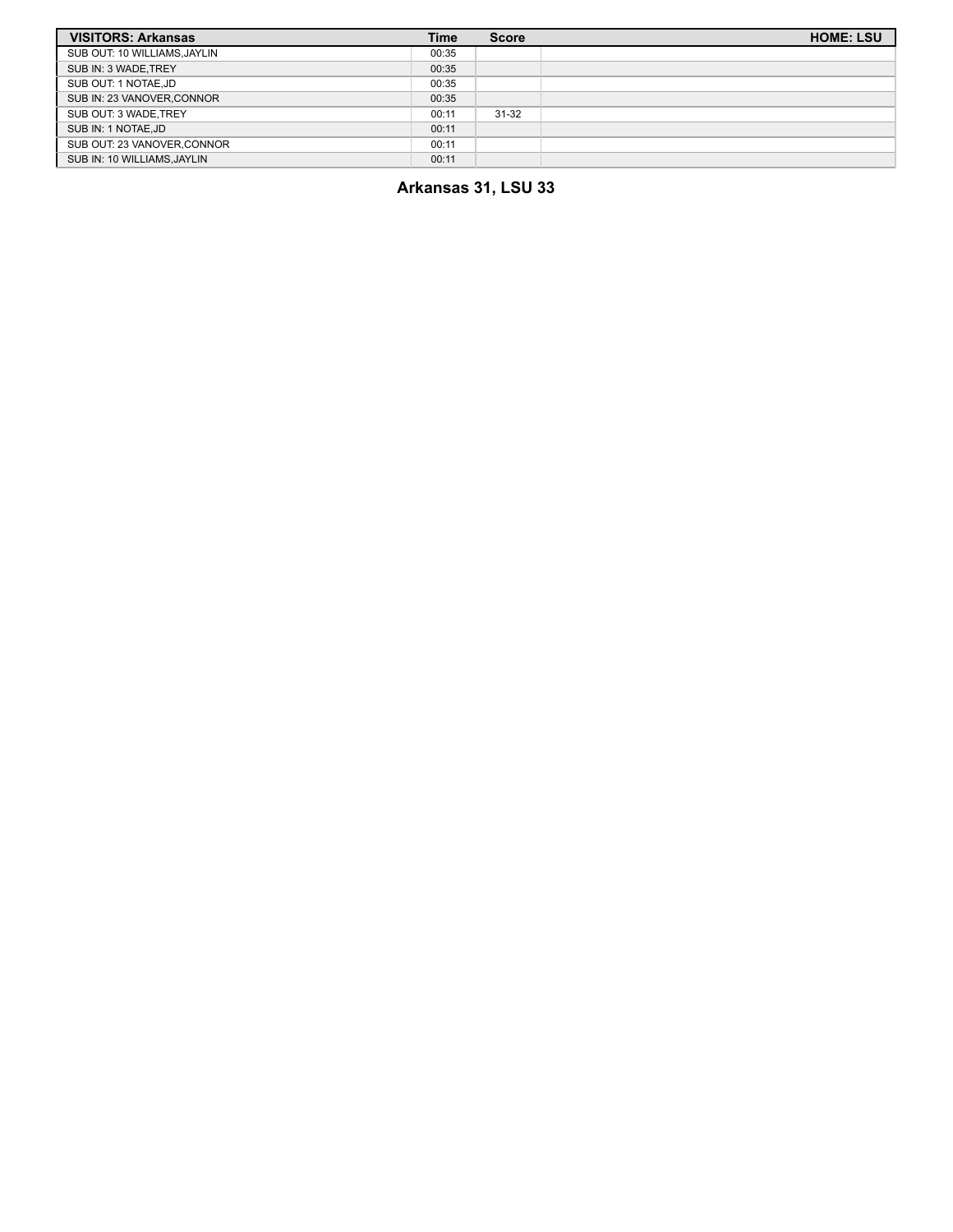# **Official Substitutions Log Arkansas vs LSU Period 2**



| January 15, 2022 at Maravich Assembly Center - Baton Rouge |  |
|------------------------------------------------------------|--|
|------------------------------------------------------------|--|

| <b>VISITORS: Arkansas</b>                       | <b>Time</b>    | <b>Score</b>             | <b>HOME: LSU</b>                                 |
|-------------------------------------------------|----------------|--------------------------|--------------------------------------------------|
| 0 UMUDE, STANLEY                                |                |                          | 0 MURRAY, BRANDON                                |
| 1 NOTAE, JD                                     |                |                          | 2 GAINES, ERIC                                   |
| 3 WADE, TREY                                    |                |                          | 4 DAYS, DARIUS                                   |
| 5 TONEY, AU'DIESE                               |                |                          | 5 WILKINSON, MWANI                               |
| 10 WILLIAMS, JAYLIN                             |                |                          | 15 REID, EFTON                                   |
|                                                 | 19:58          | $\overline{\phantom{a}}$ | SUB OUT: FUDGE, ALEX                             |
|                                                 | 19:58          |                          | SUB OUT: WILLIAMS, JUSTICE                       |
|                                                 | 19:58          |                          | SUB OUT: EASON, TARI                             |
|                                                 | 19:58          |                          | SUB OUT: O'NEAL, SHAREEF                         |
|                                                 | 19:58          |                          | SUB IN: MURRAY, BRANDON                          |
|                                                 | 19:58          |                          | SUB IN: DAYS, DARIUS<br>SUB IN: WILKINSON, MWANI |
|                                                 | 19:58<br>19:58 |                          | SUB IN: REID, EFTON                              |
| SUB OUT: 11 LYKES, CHRIS                        | 19:58          |                          |                                                  |
| SUB IN: 3 WADE, TREY                            | 19:58          |                          |                                                  |
| SUB OUT: 3 WADE, TREY                           | 18:44          | 34-35                    |                                                  |
| SUB IN: 4 DAVIS, DAVONTE                        | 18:44          |                          |                                                  |
|                                                 | 16:36          | 39-41                    | SUB OUT: WILKINSON, MWANI                        |
|                                                 | 16:36          |                          | SUB OUT: REID, EFTON                             |
|                                                 | 16:36          |                          | SUB IN: FUDGE, ALEX                              |
|                                                 | 16:36          |                          | SUB IN: EASON, TARI                              |
| SUB OUT: 1 NOTAE, JD                            | 16:36          |                          |                                                  |
| SUB IN: 2 ROBINSON, KHALEN                      | 16:36          |                          |                                                  |
|                                                 | 15:49          | 39-41                    | SUB OUT: GAINES, ERIC                            |
|                                                 | 15:49          |                          | SUB IN: WILLIAMS, JUSTICE                        |
|                                                 | 15:36          | 39-41                    | SUB OUT: MURRAY, BRANDON                         |
|                                                 | 15:36          |                          | SUB IN: GAINES, ERIC                             |
| SUB OUT: 2 ROBINSON, KHALEN                     | 15:11          | 41-43                    |                                                  |
| SUB IN: 11 LYKES, CHRIS                         | 15:11          |                          |                                                  |
|                                                 | 14:45          | 42-43                    | SUB OUT: DAYS, DARIUS                            |
|                                                 | 14:45          |                          | SUB IN: REID, EFTON                              |
|                                                 | 14:07          | 43-43                    | SUB OUT: WILLIAMS, JUSTICE                       |
|                                                 | 14:07          |                          | SUB IN: WILKINSON, MWANI                         |
| SUB OUT: 0 UMUDE, STANLEY                       | 13:51          | 43-44                    |                                                  |
| SUB IN: 3 WADE, TREY                            | 13:51          |                          |                                                  |
|                                                 | 12:43          | 45-47                    | SUB OUT: EASON, TARI                             |
|                                                 | 12:43          |                          | SUB IN: DAYS, DARIUS                             |
|                                                 | 11:32          | 45-49                    | SUB OUT: REID, EFTON                             |
|                                                 | 11:32          |                          | SUB IN: EASON, TARI                              |
| SUB OUT: 11 LYKES, CHRIS<br>SUB IN: 1 NOTAE, JD | 11:32<br>11:32 |                          |                                                  |
|                                                 | 10:44          | 48-50                    | SUB OUT: GAINES, ERIC                            |
|                                                 | 10:44          |                          | SUB IN: WILLIAMS, JUSTICE                        |
| SUB OUT: 1 NOTAE, JD                            | 10:10          | 48-50                    |                                                  |
| SUB IN: 0 UMUDE, STANLEY                        | 10:10          |                          |                                                  |
|                                                 | 09:29          | 48-52                    | SUB IN: GAINES, ERIC                             |
|                                                 | 09:29          |                          | SUB OUT: WILKINSON.MWANI                         |
| SUB OUT: 0 UMUDE, STANLEY                       | 09:29          |                          |                                                  |
| SUB IN: 11 LYKES, CHRIS                         | 09:29          |                          |                                                  |
| SUB OUT: 4 DAVIS, DAVONTE                       | 09:01          | 48-56                    |                                                  |
| SUB IN: 1 NOTAE, JD                             | 09:01          |                          |                                                  |
|                                                 | 06:46          | 50-56                    | SUB OUT: GAINES, ERIC                            |
|                                                 | 06:46          |                          | SUB OUT: FUDGE, ALEX                             |
|                                                 | 06:46          |                          | SUB OUT: EASON, TARI                             |
|                                                 | 06:46          |                          | SUB IN: MURRAY, BRANDON                          |
|                                                 | 06:46          |                          | SUB IN: WILKINSON, MWANI                         |
|                                                 | 06:46          |                          | SUB IN: REID, EFTON                              |
| SUB OUT: 3 WADE, TREY                           | 06:46          |                          |                                                  |
| SUB OUT: 11 LYKES, CHRIS                        | 06:46          |                          |                                                  |
| SUB IN: 0 UMUDE, STANLEY                        | 06:46          |                          |                                                  |
| SUB IN: 4 DAVIS, DAVONTE                        | 06:46          |                          |                                                  |
|                                                 | 05:31          | 50-56                    | SUB OUT: DAYS, DARIUS                            |
|                                                 | 05:31          |                          | SUB OUT: WILLIAMS, JUSTICE                       |
|                                                 | 05:31          |                          | SUB IN: GAINES, ERIC                             |
|                                                 | 05:31          |                          | SUB IN: EASON, TARI                              |
|                                                 | 03:22          | 58-56                    | SUB OUT: WILKINSON, MWANI                        |
|                                                 | 03:22          |                          | SUB OUT: REID, EFTON                             |
|                                                 | 03:22          |                          | SUB IN: FUDGE, ALEX                              |
|                                                 | 03:22          |                          | SUB IN: DAYS, DARIUS                             |